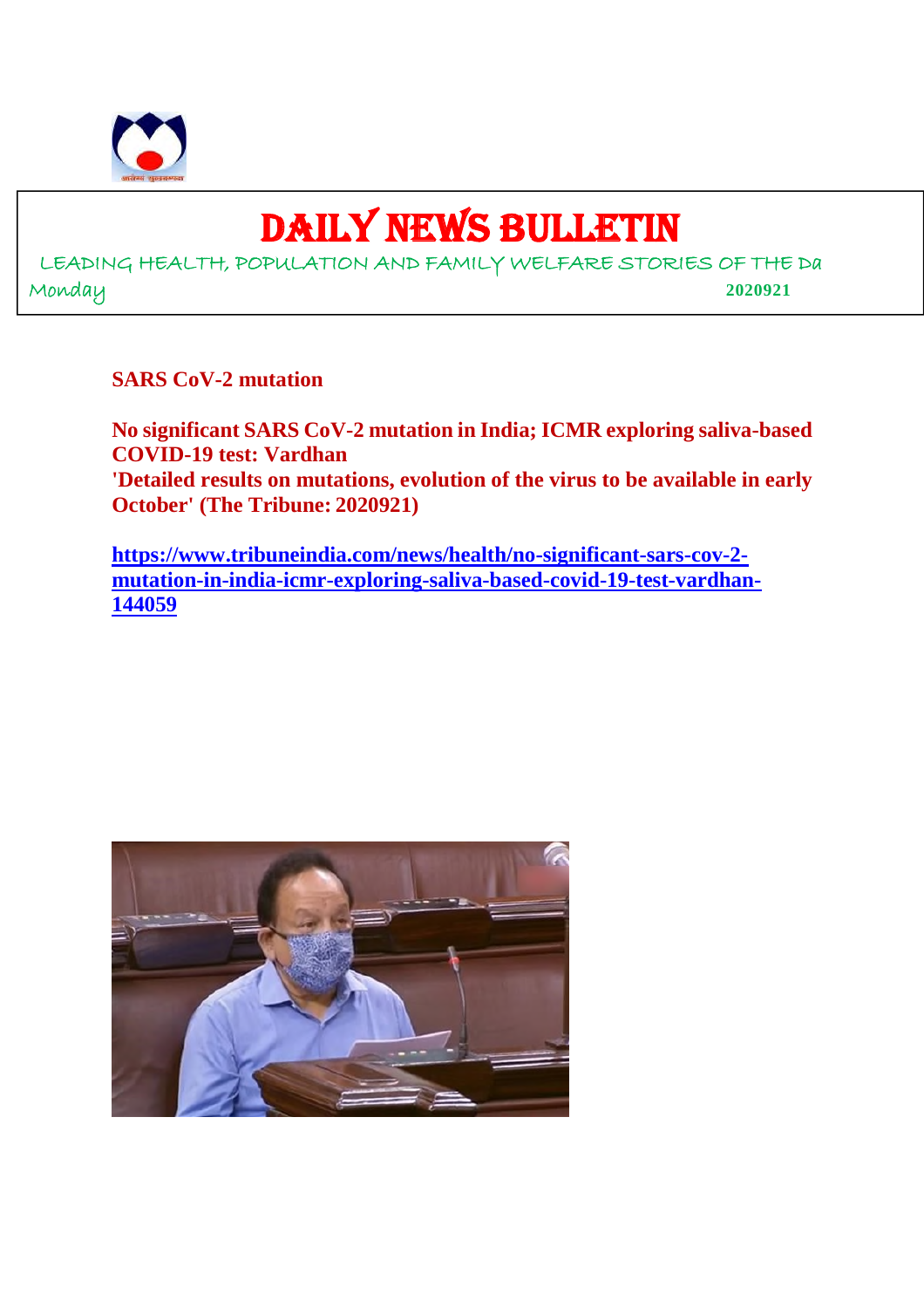The ICMR is actively exploring saliva-based test for detection of COVID-19, Union Health Minister Harsh Vardhan said on Sunday and asserted that no significant or drastic mutation in strains of SARS-CoV-2 has been found in India till now.

During an interaction with his social media followers, Vardhan informed them the Indian Council of Medical Research (ICMR) has been conducting large-scale sequencing of nationally representative strains of SARS-CoV-2 virus collected for several months over different timepoints.

Detailed results on mutations and evolution of the virus will be available in early October, he said.

Replying to queries during the 'Sunday Samvad' platform, Vardhan further said enough oxygen is being produced in the country and the health ministry is closely monitoring the situation.

According to a health ministry statement, he reminded everyone that the ministry had dispatched oxygen concentrators to rural parts of the country, to avert the logistic issues that have come to light.

About saliva-based test for COVID-19, Vardhan noted that the ICMR has validated a few tests, but no reliable test has been found and companies with tests approved by US-FDA have still not approached the Government of India.

He added that the country's apex health research body is actively exploring this test method and will inform as soon as reliable options are available.

Regarding the Centre's achievement of engineering polio eradication in India, he reminded the audience that coronavirus is a novel pathogen and unlike polio, literature for it is absent.

India's handling of disease outbreaks in the past such as SARS, Ebola and plague will play a major role in containing coronavirus, Vardhan said.

"The minister assured another (social media) follower that no significant or drastic mutations have been found in strains of SARS-CoV-2 in India (available in GISAID, global database), till now," according to the health ministry statement.

Vardhan said 155 families of COVID Warriors have claimed relief under the Pradhan Mantri Garib Kalyan Package: Insurance Scheme for Health Workers Fighting COVID-19. These include 64 doctors, 32 auxiliary nurse midwives and multipurpose healthcare workers, 14 ASHA workers and 45 other frontline workers who lost their lives.

He also noted that it would take a substantive amount of time for developing herd immunity to be able to cover about 70 per cent of the population. Hence the focus of the government is primarily towards putting together a strategy that combines containment and hospital management, the minister said.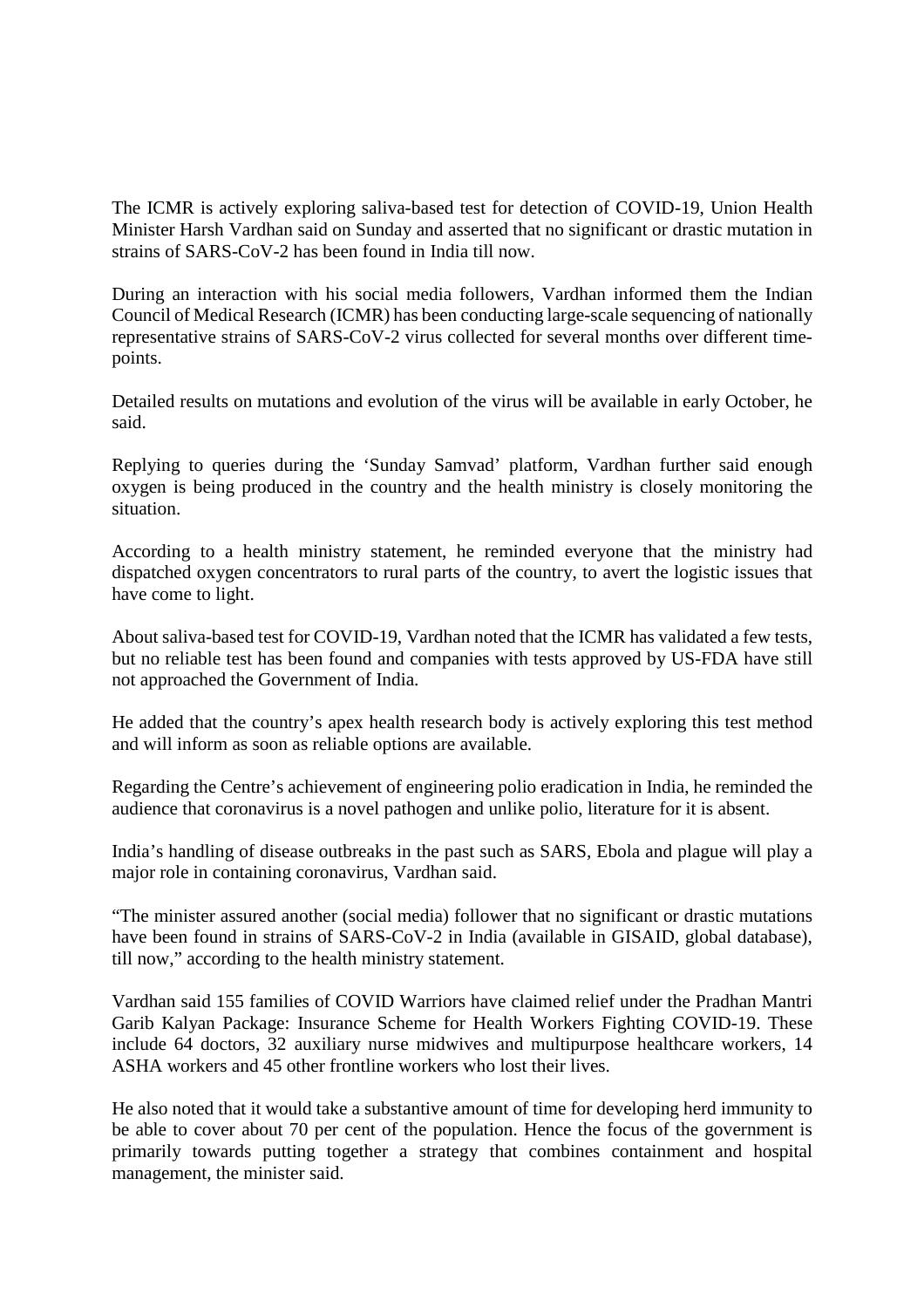Being a doctor himself, Vardhan answered questions on the clinical management of COVID-19 in great detail dispelling myths surrounding the use of hydroxychloroquine and plasma therapy in treating coronavirus patients. He also explained to his audience how coronavirus becomes fatal for the elderly and those with comorbidity.

He also sought to dispel fears caused by the suspension of trials of the Oxford-AstraZeneca vaccine candidate, saying vaccine development is a complex process and trials have restarted only after an independent investigative expert committee permitted them to proceed.

"He explained the difference between various vaccines under clinical trial in India and that since formulations, doses, route of administration are different for the vaccines, their mechanisms of action are also different.

"However, the desirable outcome of each vaccine is much the same, that is ensuring healthy individuals with immunity against the novel coronavirus," the statement said.

During the 'Sunday Samvad', he shared several tips for the mental wellbeing of senior citizens.

About concrete measures planned to handle public health emergencies in the future, Vardhan said, the 'Aatmanirbhar Bharat Abhiyan' will strengthen the nation to an extent where "we will be able to overcome any eventuality including another pandemic".

The health minister said 'Atmanirbhar Bharat' underlines the government's commitment towards increased investments in public health and other health reforms to prepare India for future pandemics.

A major proposal under consideration at the Expenditure Finance Committee level includes strengthening surveillance of infectious diseases and outbreak response including that for points of entry, the establishment of dedicated infectious disease management hospital blocks in district hospitals and Integrated Public Health Laboratories, he added.

Vardhan also spoke on the role of traditional medicine in the present context and informed those who attended the 'Samvad' event that the AYUSH Ministry has developed research protocols for validating claims of various Ayush practitioners for COVID-19 solutions although no formulation has been validated as a specific drug.

Vardhan also answered queries regarding India's plan to divert human resources to science and the role of government policy in achieving a clean environment witnessed during the coronavirus-induced lockdown. — PTI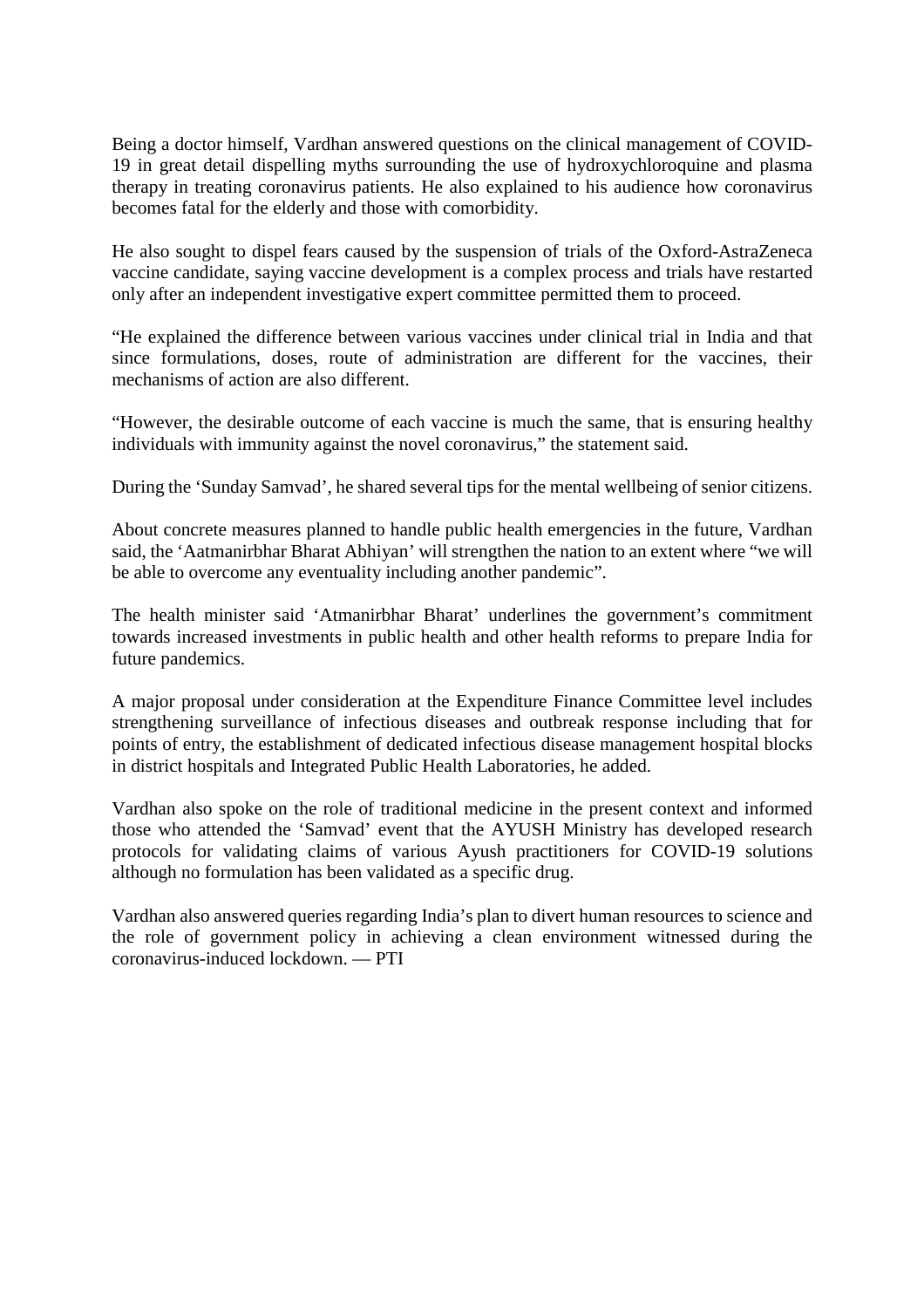#### **COVID-19 vaccine**

#### **COVID-19 vaccine trial in US still on hold, says AstraZeneca Plc (The Tribune: 2020921)**

Publishes document describing details of how COVID-19 vaccine trial is being carried out (The Tribune: 2020921)

https://www.tribuneindia.com/news/health/covid-19-vaccine-trial-in-us-still-on-hold-saysastrazeneca-plc-143955

AstraZeneca Plc said on Saturday that its COVID-19 vaccine trial in the United States is still on hold.

AstraZeneca on Saturday published a document https://bit.ly/2FNcqu7 describing details of how the COVID-19 vaccine trial was being carried out, which was first reported by the New York Times. https://nyti.ms/3mzCmdb (Reuters)

#### **Coronavirus fear**

#### **Coronavirus fear reduces toll of non-Covid illnesses (The Tribune: 2020921)**

People have started paying attention to their food habits, are more concerned about their health and lifestyle https://www.tribuneindia.com/news/health/coronavirus-fear-reduces-toll-of-non-covidillnesses-143511

Coronavirus fear reduces toll of non-Covid illnesses

A healthcare worker takes a swab from a migrant laborer for a rapid antigen test at the site of an under construction residential complex amidst a coronavirus disease outbreak in New Delhi, on September 19, 2020. Reuters

The battle for human survival during the coronavirus pandemic has been on for the past few months. Data highlighting deaths due to the infection has created fear among people but there is a brighter side to it as well. The pandemic has turned around the way of living as people have stopped needlessly thronging the streets.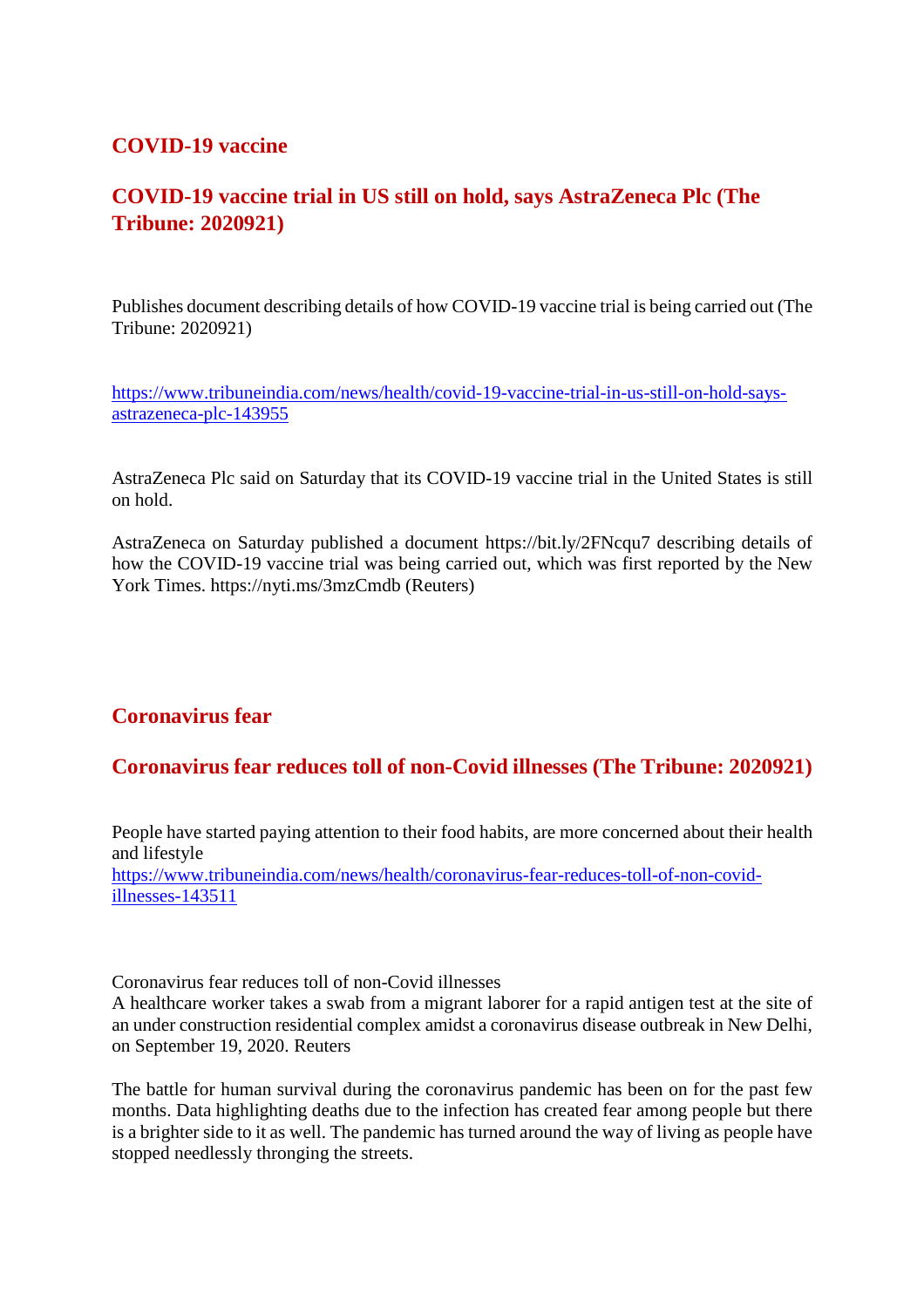People have also started paying attention to their food habits and are more concerned about their health and lifestyle.

The outcome of the pandemic is marked by gradual reduction of deaths due to other illnesses. The toll due to general illnesses and road accidents has reduced. This is what data from various hospitals and health departments have shown.

In Uttar Pradesh, 4,79,383 people died from January 2019 to June 2019 due to illnesses and other reasons as compared to 2,91,387 people in the corresponding period this year. This is evident from data for the last three years.

According to data revealed by the government, "The number of non-Covid deaths in government, army and railway hospitals in 2018 was 51,439. In 2019 the number declined to 47,939 but this year it has drastically come down to 24,964. In the same way the decrease in overall toll was also seen. For instance, between January and June last year, there were 4,97,383 deaths in the state. During the same time period this year, the toll stood at 2,91,387. Though there is a deviation in this number every month, the reduction in overall mortality rate was a good sign. This change is visible especially in view of the changing attitude of people towards health."

Gorakhpur chest specialist Dr. V.N. Aggarwal said, "The lowest number of deaths occurred when the lockdown was strictly in force. The absence of road accidents due to traffic closure was also a major factor contributing to it. Deaths due to environmental pollution also declined. Mortality rates for heart patients have also decreased due to the increased awareness towards health. This is also a positive sign."

Data released by the state government shows there were 89,515 deaths in January 2019 and 84,217 in January 2020 followed by 87,830 in February 2019 and 56,431 in February 2020, with 82,830 in March 2019 and 42,692 in March 2020. As many as 69,550 deaths were reported in April 2019 and 20,838 in April 2020, 70,181 in May 2019 and 32,085 in May 2020, and 79,325 in June 2019 and 55,124 in June 2020."—IANS

#### **After Covid, bacterial disease haunts China**

#### **Brucellosis outbreak was caused by a leak at bio-pharmaceutical company last year (The Tribune: 2020921)**

https://www.tribuneindia.com/news/health/after-covid-bacterial-disease-haunts-china-143295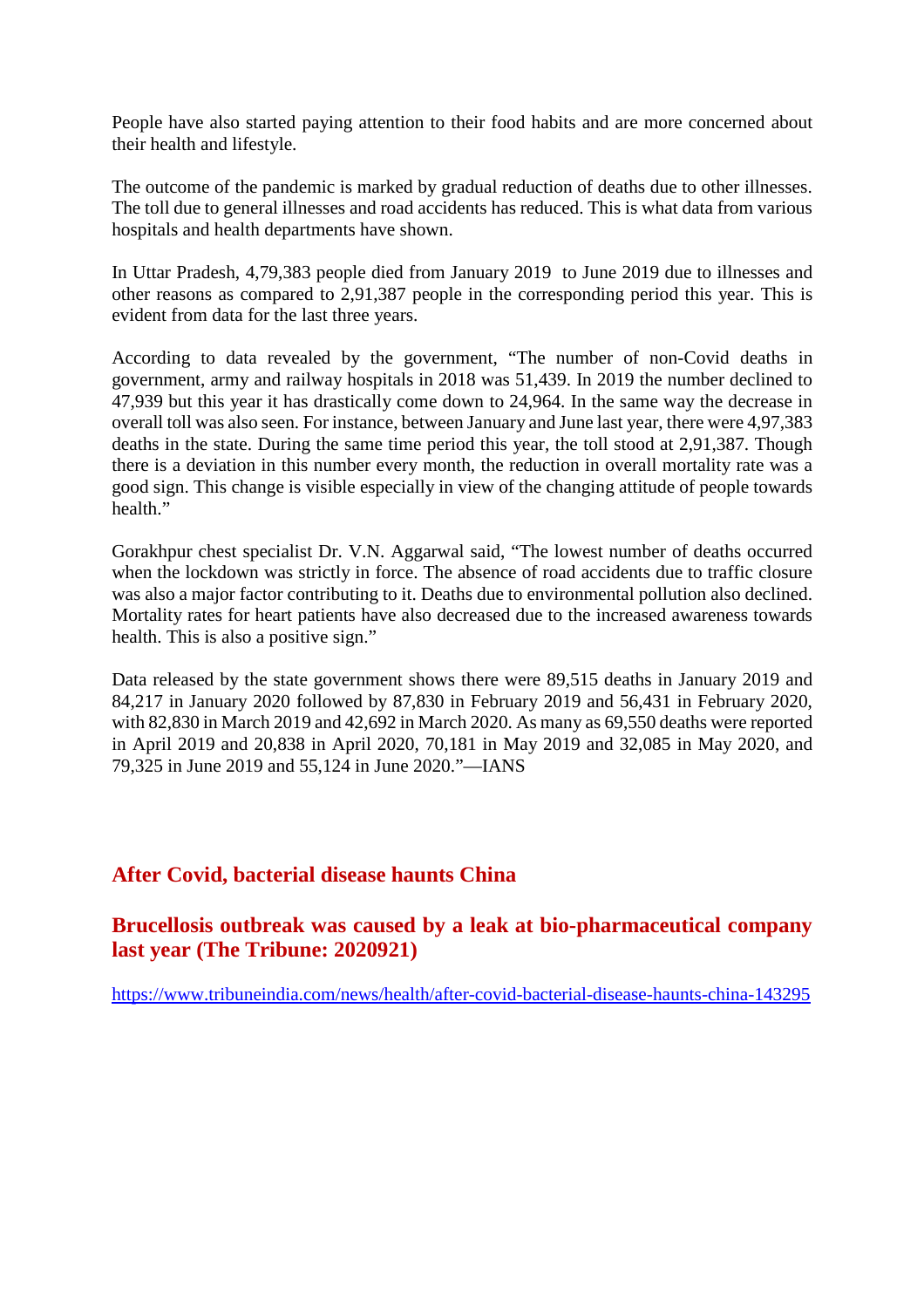

Amid the Covid-19 outbreak, now several thousand people in northwest China have tested positive for brucellosis, a bacterial disease, the authorities have confirmed.

The brucellosis outbreak was caused by a leak at a bio-pharmaceutical company last year. According to media reports, the disease, also known as Malta fever or Mediterranean fever, can cause symptoms including headache, muscle pain, fever and fatigue. While these may subside, some symptoms can become chronic or never go away, like arthritis or swelling in certain organs, as per the US Centers for Disease Control and Prevention (CDC). — IANS

#### **Yoga and Physical Fitness**

#### **Can yoga help COVID-19 patients? Research on in Delhi hospitals (The Tribune: 2020921)**

https://www.tribuneindia.com/news/health/can-yoga-help-covid-19-patients-research-on-indelhi-hospitals-142991

It can figure how healthy the patient is or if he is developing any disorder like sleep apnea or heart disorders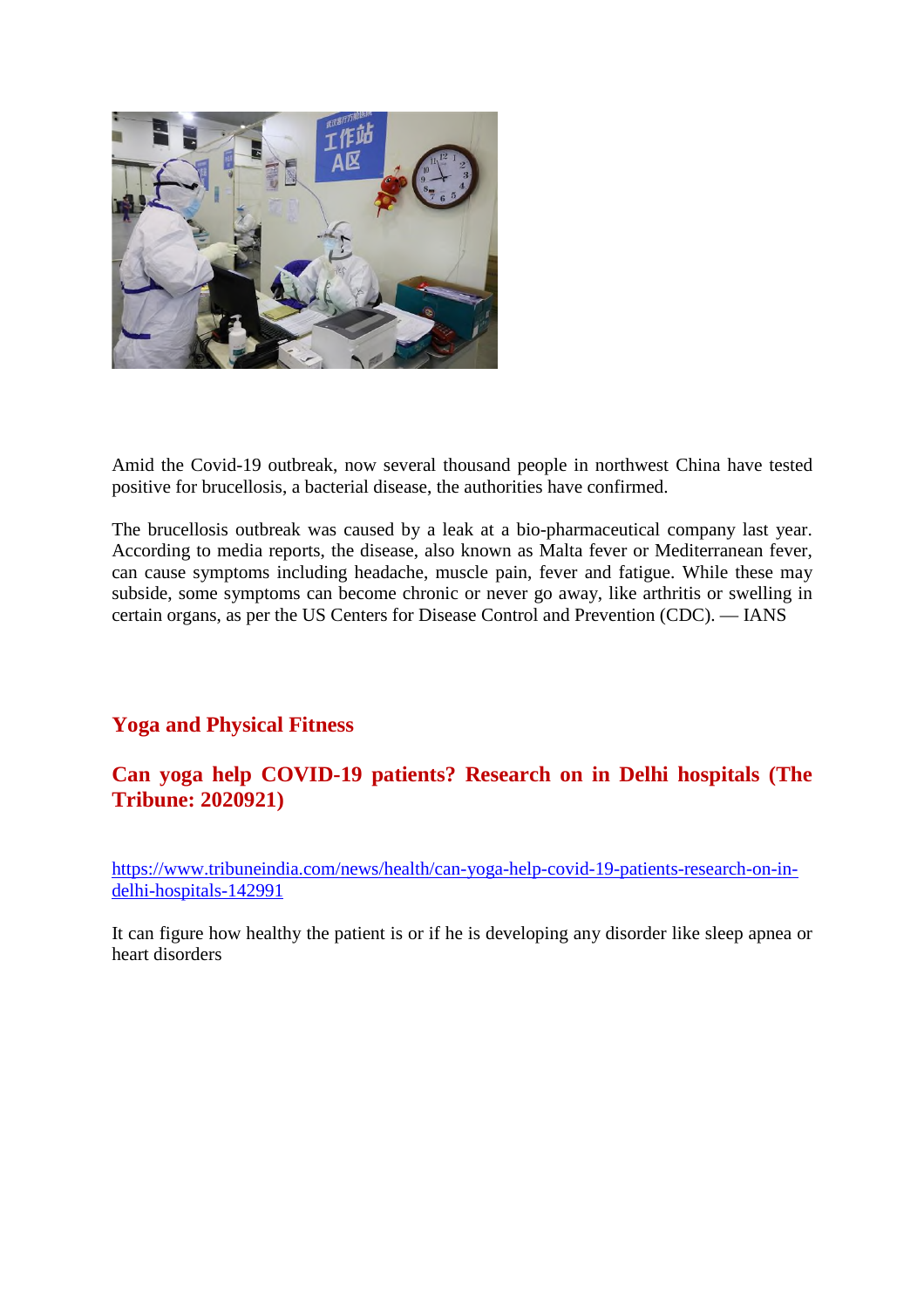Clinicians and meditation practitioners have undertaken research in at least three Delhi hospitals to ascertain if yoga can improve the overall condition of COVID-19 patients.

The Department of Science and Technology under the Ministry of Science and Technology had invited proposals for the study in April.

In the national capital, the research is being conducted at the AIIMS, the Ram Manohar Lohia Hospital and the Rajiv Gandhi Super Specialty Hospital (RGSSH).

The study evaluates the effect of yoga—pranayama and relaxation—on stress, mood, sleep quality, symptom severity, quality of life and clinical outcomes in coronavirus patients, Dr Ajit Jain, the nodal officer for COVID-19 at RGSSH, said.

Only those diagnosed with COVID-19 through RT-PCR testing, who have mild symptoms and are aged between 18 and 60 years are being included in the research, he said.

Those suffering from severe coronavirus infection, uncontrolled diabetes, hypertension, cancer, autoimmune and neurodegenerative diseases cannot participate in it.

The research involves a mobile application-based yoga intervention programme and nonobtrusive, non-contact monitoring of the patients' vitals, using a novel technology—the Dozee sensor mat.

The sensor mat is placed under a patient's mattress.

It can figure how healthy the patient is or if he is developing any disorder like sleep apnea or heart disorders.

It monitors the heart rate, the respiration rate, stress levels and sleep quality, the doctor said.

"The study will assess if yoga intervention helped reduce stress, improve sleep and vitals in this population," reads its concept note.

COVID-19 patients remain in isolation during treatment and develop anxiety and stress due to confinement and uncertainty of the disease trajectory.

Psychological distress due to isolation can down-regulate the immune defences of patients and increase the severity of the illness, Jain said.

The researchers are using a mobile-based yoga application that can deliver yoga modules and evaluating the response of the patients using the sensor mat.

Researchers say studies on yoga and meditation in managing flu symptoms during an influenza season have shown promising results. PTI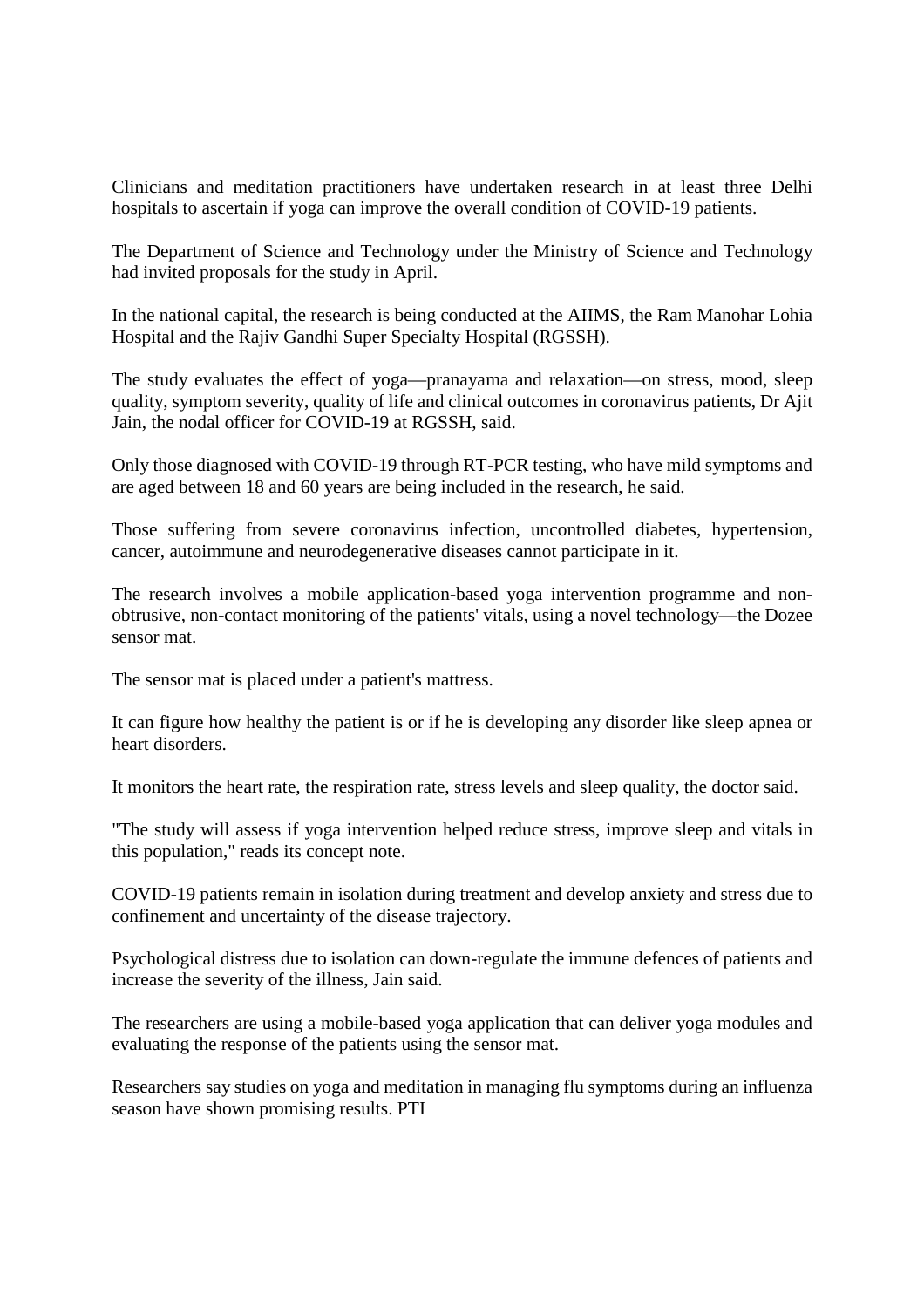#### **COVAX vaccine**

#### **Over 170 countries join COVAX vaccine facility: WHO (The Tribune: 2020921)**

https://www.tribuneindia.com/news/health/over-170-countries-join-covax-vaccine-facilitywho-142905

Over 170 countries join COVAX vaccine facility: WHO Photo for representation only.

More than 170 countries have joined the World Health Organisation's COVAX global vaccine plan to help buy and distribute immunisation shots for COVID-19 fairly around the world, the body's director general said.

"More than 170 countries have joined the COVAX facility, gaining guaranteed access to the world's largest portfolio of vaccine candidates," Tedros Adhanom Ghebreyesus said in prerecorded comments on Thursday ahead of Friday's deadline to join the facility.

WHO previously said 92 lower-income nations were seeking assistance via the facility, and some 80 higher-income nations had expressed interest, but some still had to confirm their intention by the deadline.

The WHO and the GAVI vaccine alliance are leading the COVAX facility, which aims to procure and deliver 2 billion doses of approved vaccines by the end of 2021.

But some countries that have secured their own supplies through bilateral deals, including the United States, have said they will not join COVAX.

"The first vaccine to be approved may not be the best. The more shots on goal we have the higher the chances of having a very safe, very efficacious vaccine," Tedros added in his remarks made during a webinar hosted by the National University of Singapore. Reuters

#### **Antibody treatment**

#### **Antibody treatment may reduce Covid hospitalisation risk (The Tribune: 2020921)**

https://www.tribuneindia.com/news/health/antibody-treatment-may-reduce-covidhospitalisation-risk-142486

Clinical trial enrolled mild-to-moderate recently diagnosed Covid-19 patients across four groups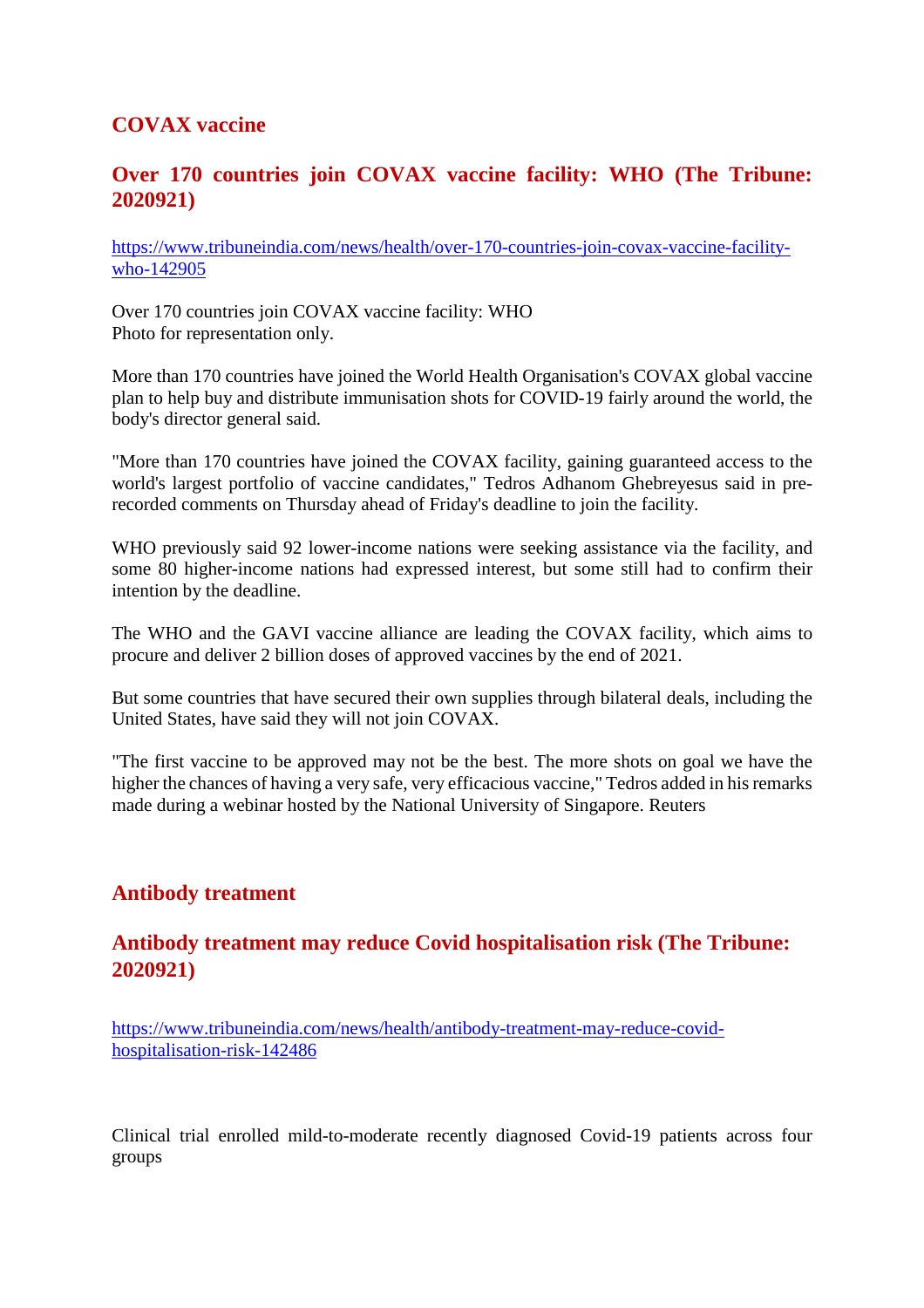Antibody treatment may reduce Covid hospitalisation risk

Raising hope of Covid-19 treatment at an early stage, an antibody therapy has been found to quickly reduce SARS-CoV-2 viral load in newly infected patients and cut hospitalisation risk, US-based pharmaceutical company Eli Lilly said, while revealing interim results of a clinical trial.

The Phase 2 study of the BLAZE-1 clinical trial evaluated LY-CoV555, a SARS-CoV-2 neutralising antibody, for the treatment of symptomatic Covid-19 in the outpatient setting, the company said on Wednesday.

The trial enrolled mild-to-moderate recently diagnosed Covid-19 patients across four groups - -placebo, 700 mg, 2800 mg, and 7000 mg.

Analyses of viral data demonstrated that LY-CoV555 improved viral clearance at an earlier time point -- day 3 -- and reduced the proportion of patients with persistently high viral load at later time points.

Most study hospitalisations occurred in patients with underlying risk factors -- age or body mass index (BMI) -- suggesting a more pronounced treatment effect for patients in these higher-risk groups.

Ongoing studies will seek to confirm this finding, the drugmaker said.

Across all treatment groups, including placebo, no patients progressed to mechanical ventilation or died, the results showed.

Exploratory analyses indicated a more rapid improvement in symptoms for patients treated with LY-CoV555 versus placebo, supporting the hospitalisation effect.

The treatment was well-tolerated, with no drug-related serious adverse events reported.

"These interim data from the BLAZE-1 trial suggest that LY-CoV555, an antibody specifically directed against SARS-CoV-2, has a direct antiviral effect and may reduce Covid-related hospitalisations," Daniel Skovronsky, Lilly's chief scientific officer and president of Lilly Research Laboratories, said in a statement.

"The results reinforce our conviction that neutralising antibodies can help in the fight against Covid-19." The company said it intends to quickly publish the results of this interim analysis in a peer-reviewed journal and discuss appropriate next steps with global regulators.

If proved to be effective in further analyses, this could be the first potential treament for Covid-19 patients with mild and moderate level of severity.

This is because the drug remdesivir and the steroid dexamethasone have been found to be helpful in treatment of patients with serious illness.

The BLAZE-1 clinical trial remains ongoing, testing LY-CoV555 in combination with a second Lilly antibody, LY-CoV016, which binds a different epitope in the SARS-CoV-2 spike region.A The trial is currently enrolling a larger, confirmatory cohort of higher risk patients,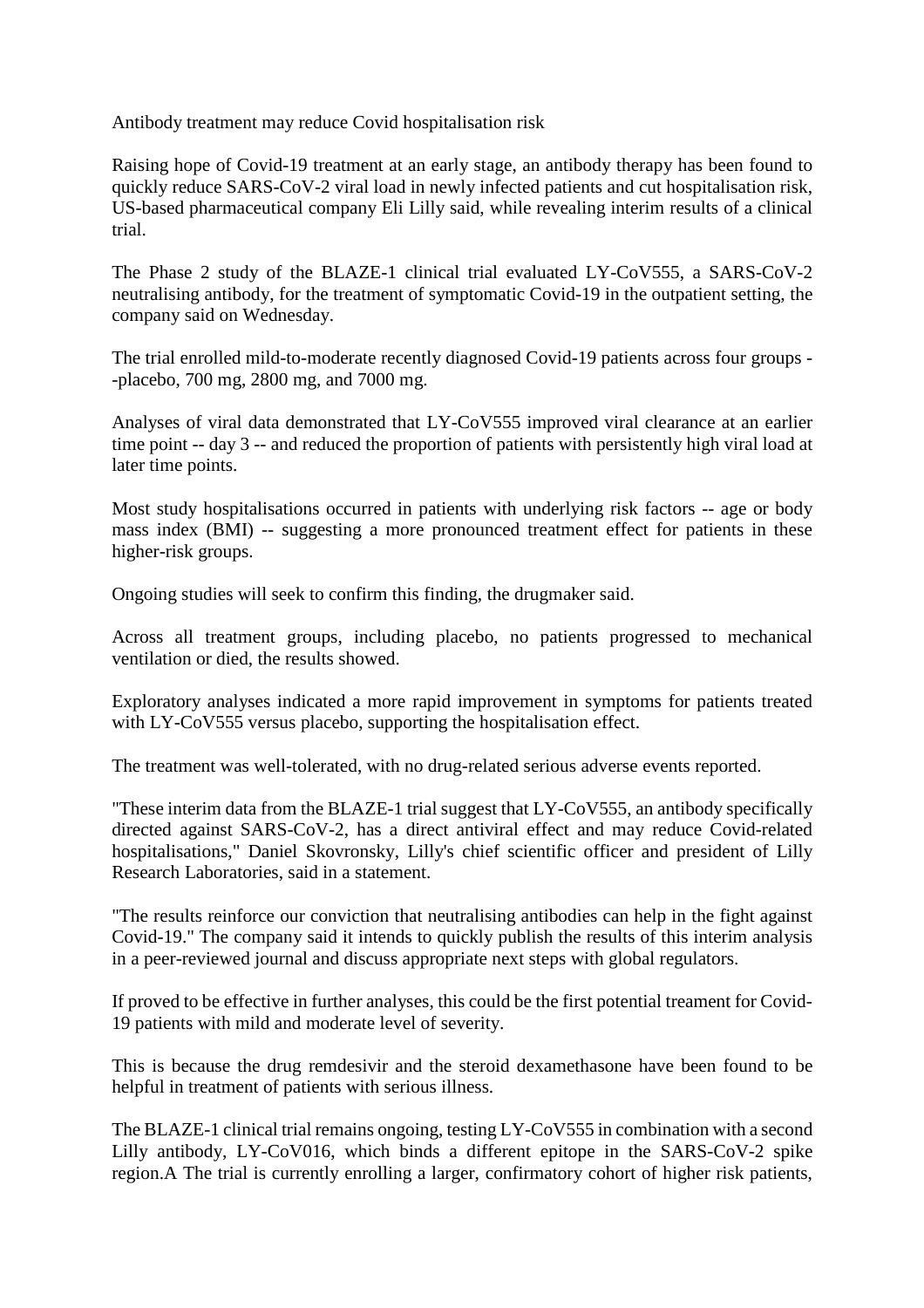testing the ability of the antibody combination to reduce the number of patients with persistently high viral load and reduce Covid-related hospitalisations. — IANS

#### **Covid-19: What we need to know today (Hindustan Times: 2020921)**

https://epaper.hindustantimes.com/Home/ArticleView

The annual flu season has begun in Delhi, north-west India, and the northern plains. Several in the HT newsroom have come down with flu in the past week — not the coronavirus disease (Covid-19; they tested negative), but the seasonal flu that makes its presence felt around this time of the year. Some of its symptoms are similar to that of the coronavirus disease, adding to the confusion, and the fear — but it is just the flu.

Temperatures in the north and northwestern parts of the country are expected to start falling significantly by the end of September, and while no one in India seems particularly worried about it right now, health administrators in much of the northern hemisphere are wondering what the onset of cooler weather will mean for the Sars-CoV2 virus (which is anyway winter's child). Will it mean a further spike in cases, which are already surging in parts of Europe as a direct result of countries opening up?

Not too long ago, in spring, many of us (including this writer) were hoping that warm weather would prove unfavourable for the spread of the virus. We were wrong. It even thrived in the Indian summer. Now, based on what is known of the Spanish Flu of 1918-19, researchers and health administrators are worried about fall and winter — the second wave of the Spanish Flu, which started in the fall of 1918, was far more virulent and fatal than the first (or the third).

It is likely that India and the rest of the world will see a fall (fine, India doesn't really have the season but you know what I mean) and winter with more cases of Covid-19, but fewer deaths. Several medicines have been approved for emergency use by drug regulators, including in India, and this writer's own sense is that the use of antivirals such as remdesivir, steroids, monoclonal antibodies, and interferons to manage infections serious enough to require hospitalisation may end up saving lives. India's health administrators can't be faulted at least in this aspect. Still, the increase in cases, which will mean a consequent increase in hospitalisations, will stretch health systems again.

India's daily numbers — the country ended Sunday with 5,485,390 new cases — have seen that rare thing, a dip, in the past few days, with its seven-day average actually dipping between Wednesday and Saturday (I remember this happening only once before in recent months). The trailing seven-day averages for each of the six days between Monday and Saturday were: 93,180, 93,334, 93,617, 93,278, 92,589, and 92,308. The only thing that can explain this is a dip in testing. India tested 1.16 million people on September 10, a day when it recorded 99,181 cases. It tested fewer than that on the eight days that followed. Only on Saturday, September 19, did it test more — 1.2 million people, which is also a record in terms of number of tests. As I've pointed out previously, there isn't a direct daily correspondence between tests and cases, although anyone looking at numbers around the world assumes there is (and it is easier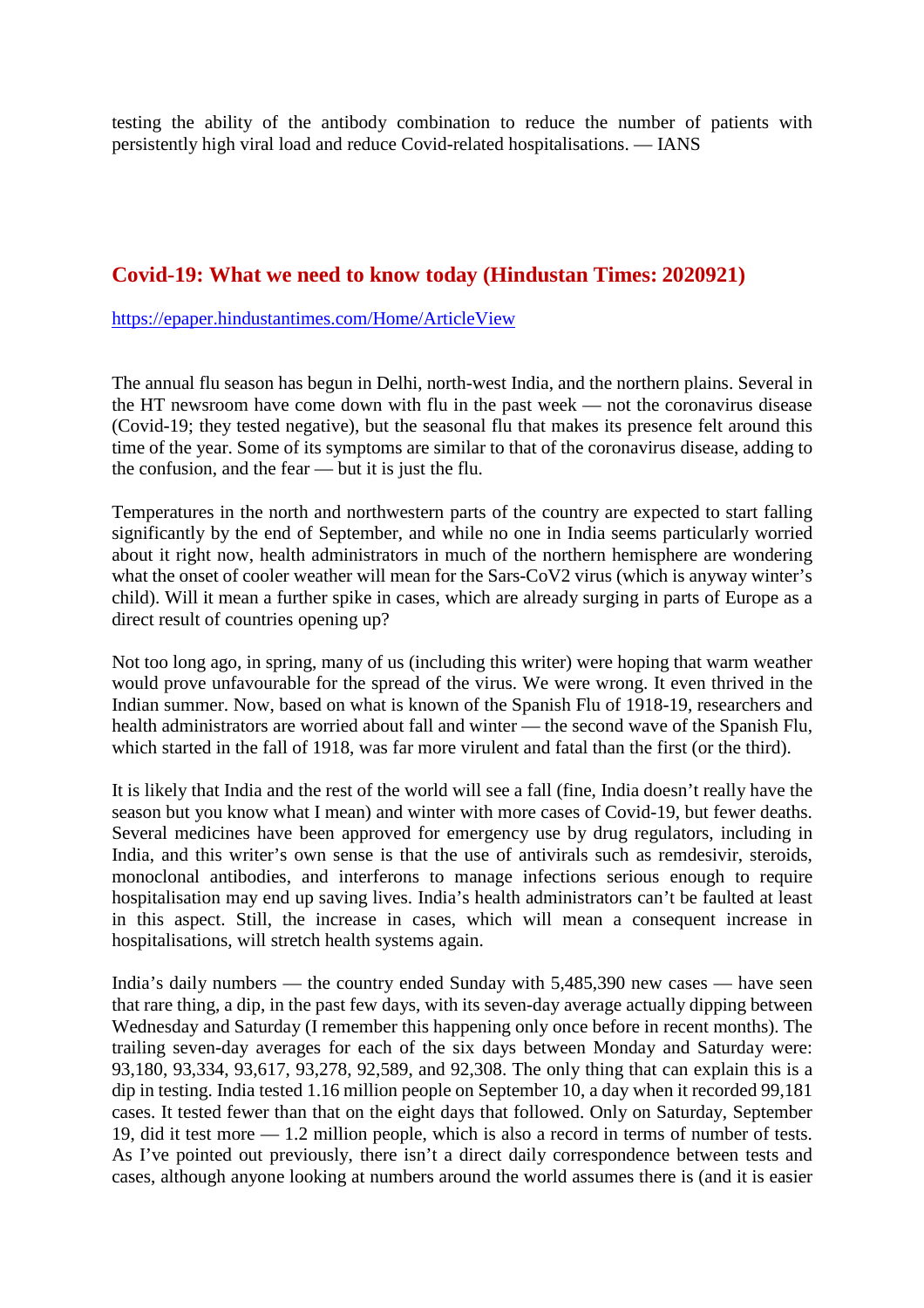from the analytical perspective to do so; all analysis by the HT newsroom also assumes this; otherwise calculating key metrics such as positivity rates will become difficult). The 99,181 cases number on September 10 came on the back of 1.13 million tests on September 9 and 1.15 million tests on September 8.

The drop in testing after September 10 wasn't sharp —the difference exceeded 100,000 only on three days (of which it exceeded 200,000 on one day) — but it still seems to have been enough to prevent the number of new cases in India exceeding six-digits. That reprieve may be temporary. If India continues to test with the same intensity it did on September 19, it will cross the 100,000 number for new daily cases very soon.

#### © 2020 All Rights Reserved. Powered by Summit

Disclaimer: The contents of this website is the copyright of HT Digital Streams Limited and any downloadable version thereof, including but not limited to electronic or digital version of newspaper (e-paper) in any format, is intended for personal consumption only. Dissemination, distribution, circulation and/ or publication of any content or e-paper (pdf or otherwise) through any mode and/or on any social media platform without prior authorization/ permission/ license, is strictly prohibited.

#### **COVID New Cases (The Asian Age: 2020921)**

http://onlineepaper.asianage.com/articledetailpage.aspx?id=15116083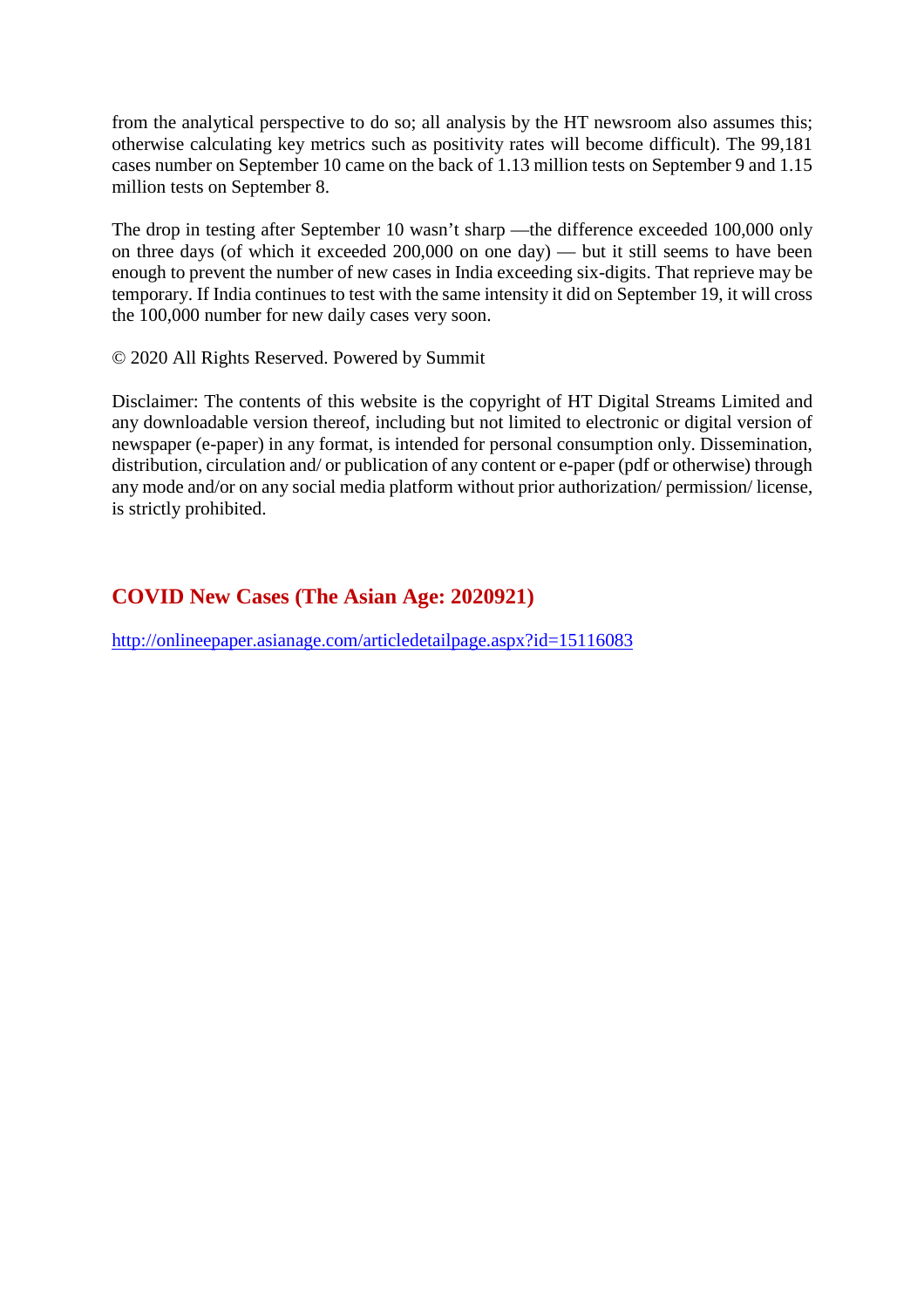## **Covid total crosses 54L with** 92,605 new cases in 24-hour

No significant mutations found in Covid strains: Health min

#### **AGE CORRESPONDENT** WITH AGENCY INPUTS NEW DELHI, SEPT. 20

As overall cases of novel coronavirus crossed 54 lakh in India with 92, 605 fresh cases in last 24 hours. minister of state for health Mr Ashwini Kumar Choubey told Rajya Sabha on Sunday that the overall number of cases and deaths per million population due to Covid-19 in the country is much lower compared to similarly countries. On affected Sunday, 1133 fresh deaths were recorded taking overall fatalities to 86, 752.

Mr Choubey said trying to develop herd immunity against Covid-19 in the absence of established pharmaceutical interventions may have disastrous consequences in terms of morbidity and mortality. In a written reply in Rajya Sabha, he said in the initial phase of the Covid-19 pan**WHILE TRYING to allay** concerns over the Oxford Astra Zeneca Vaccine candidate, Dr Harsh Vardhan said that vaccine development is a complex process and that trials have restarted only after an independent investigative expert committee gave the permission to proceed.

demic, countries that thought of developing herd immunity through a natural process of allowing the disease transmission had very high morbidity and mortality and therefore, "had to abandon the strategy". The minister was responding to a question on whether state governments are following herd immunity measures to fight the Covid-19 pandemic in the country. The Union health Dr minister Harsh Vardhan said "no significant or drastic mutations"

have been found in strains of SARS-CoV-2 in India till now and added that ICMR has been conducting largescale sequencing of nationally representative strains of SARS-CoV-2 virus collected over the past several months over different timepoints and detailed results on mutations and evolution of the virus will be available in early October. He added that ICMR is actively exploring saliva-based test for Covid-19.

While trying to allay concerns over the Oxford Astra Zeneca Vaccine candidate, Dr Harsh Vardhan said that vaccine development is a complex process and that trials have restarted only after an independent investigative expert committee gave the permission to proceed. He also noted that it would take substantive time for herd immunity to develop so as to be able to cover about 70% of the population.

#### **Re-infection fears around COVID-19?**

#### **The Hindu Explains | Are there re-infection fears around COVID-19? (The Hindu: 2020921)**

https://www.thehindu.com/sci-tech/health/the-hindu-explains-are-there-re-infection-fearsaround-covid-19/article32590566.ece

How long does immunity last? What are WHO and scientists saying about antibodies? The story so far: While the fear of COVID-19 re-infection has dogged discussion on the novel coronavirus, it was in late August that the first 'confirmed' case of re-infection was officially recorded. A 33-year-old Chinese male from Hong Kong reportedly caught his second infection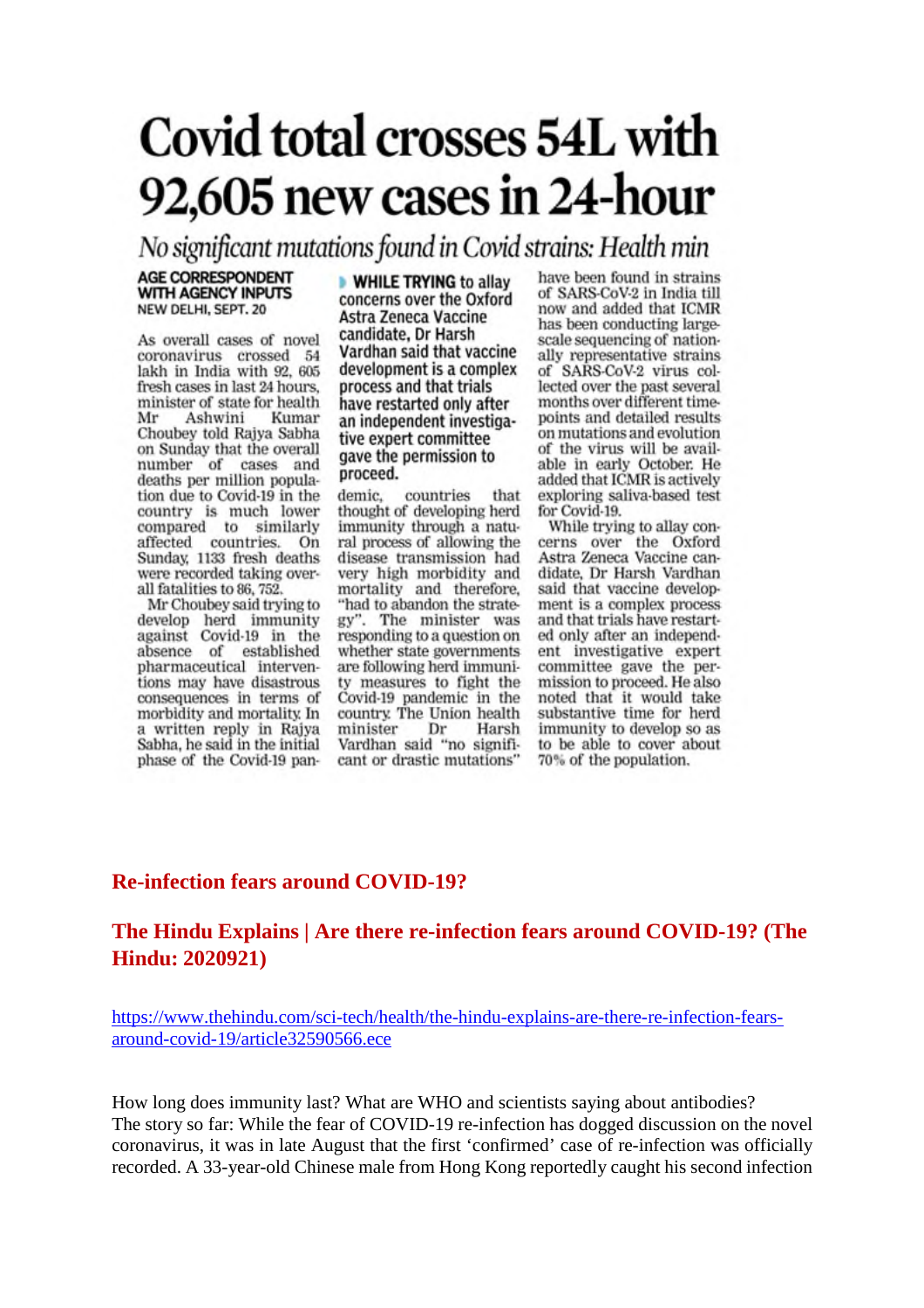during a trip to Europe, four-and-a-half months after he first tested positive for COVID-19. Post-testing, genomic sequencing made it clear that the first and second infection involved variants of the SARS-CoV-2 virus. This seemed to rule out viral shedding or continuing infection from the first time. Subsequently, a case of re-infection in Nevada, U.S., was also similarly revelatory, thanks to viral genome sequencing.

#### Are these isolated cases?

While there is no doubt this finding is significant, scientists are still debating whether this comprises an isolated few cases or portends a larger batch of infections as the world opens up and global travel begins again. Questions about waning immunity and the viability of a vaccine itself are still not settled either.

Also read | Bengaluru reports 'first' case of COVID-19 reinfection

What is immunity and how does it work?

What the discussion intrinsically hinges on is the ability of the human body to fight pathogens harmful to it, and whether in COVID-19 immunity wanes a few months after infection. The human body's immunity acts in two forms — as innate, jumping to the task of protection immediately, and adaptive, meaning immunity acquired by the body in the process of surviving infection by pathogens, essentially over a period of time.

In a piece in The New York Times, Yale immunologists Akiko Iwasaki and Ruslan Medzhitov explain that the adaptive immune system consists of two types of white blood cells, called T and B cells, that detect molecular details specific to the virus and, based on that, mount a targeted response to it. "T cells detect and kill those infected cells. B cells make antibodies, a kind of protein that binds to the viral particles and blocks them from entering our cells; this prevents the replication of the virus and stops the infection in its tracks."

Also read | Antibodies against coronavirus start to decrease in 2-3 months, study finds

T and B cells retain this memory and help the body fight the infection later. "Yet it is also the case that with other viruses the amount of antibodies in the blood peaks during an infection and drops after the infection has cleared, often within a few months: This is the fact that has some people worried about COVID-19, but it doesn't mean what it might seem," they add. "It's a normal step in the usual course of an immune response. Nor does a waning antibody count mean waning immunity: The memory B cells that first produced those antibodies are still around, and standing ready to churn out new batches of antibodies on demand."

Also read | Dead fragments of novel coronavirus led to false positives in recovered patients

#### What does it mean for the future?

Reacting to the Hong Kong case, Maria Van Kerkhove of the WHO said at a briefing: "There's been more than 24 million cases reported to date… we need to look at something like this at a population level." Researchers who studied the Hong Kong case themselves said in a publication in Clinical Infectious Diseases : "Our results suggest SARS-CoV-2 may continue to circulate among the human populations despite herd immunity due to natural infection or vaccination. Further studies of patients with re-infection will shed light on protective correlates important for vaccine design." On its website, the WHO says it will continue to review the evidence on antibody responses to SARS-CoV-2.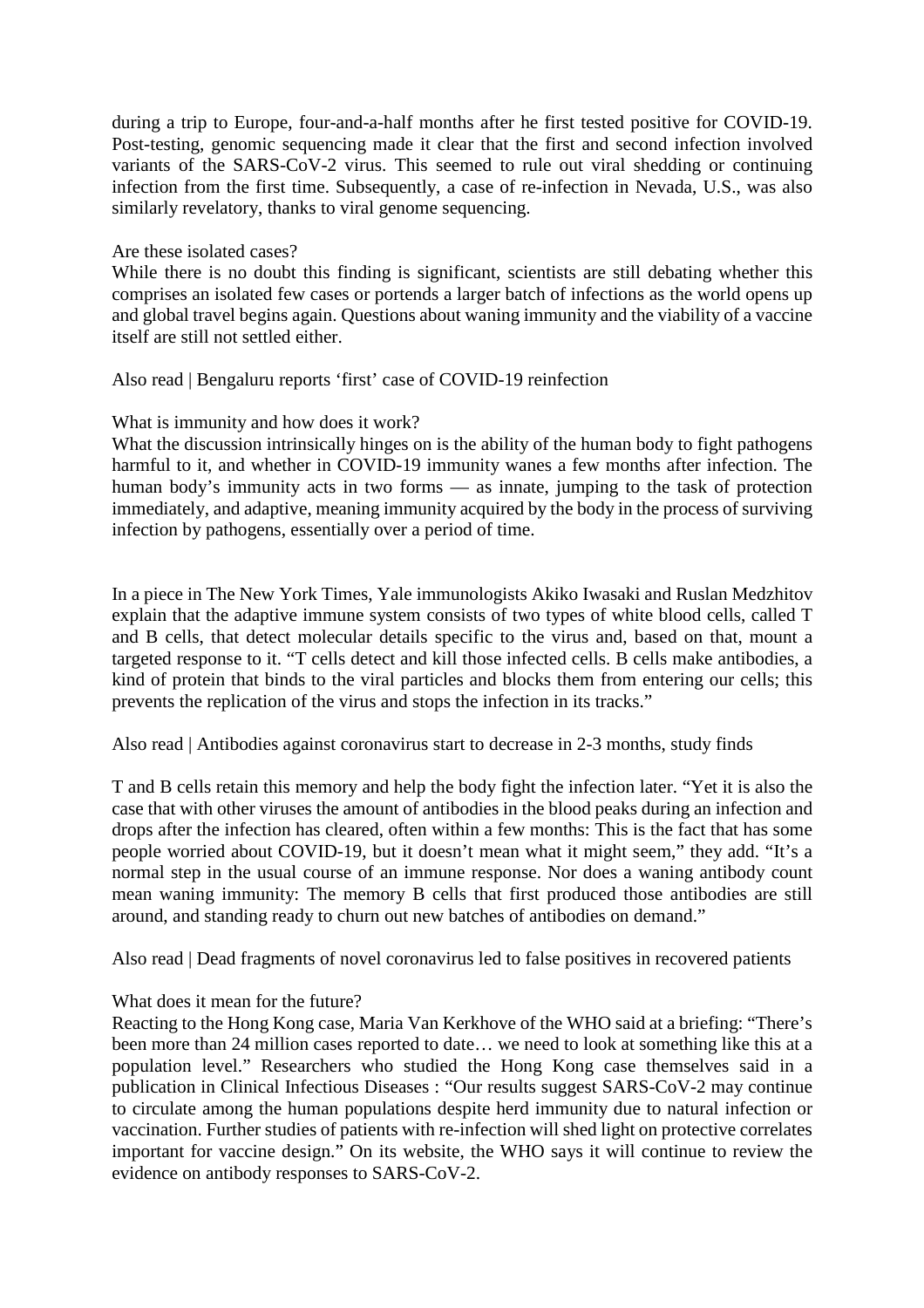#### **Electronic Vaccine Intelligence Network**

#### **Coronavirus | Electronic Vaccine Intelligence Network to track COVID-19 vaccine (The Hindu: 2020921)**

https://www.thehindu.com/news/national/coronavirus-electronic-vaccine-intelligencenetwork-to-track-covid-19-vaccine/article32652889.ece\

A national expert group on COVID-19 vaccine has been constituted to guide the government on prioritisation of population groups for vaccination, selection of vaccine candidates, delivery mechanism of the vaccine, cold chain and associated infrastructure for roll-out of COVID-19 vaccination

The Electronic Vaccine Intelligence Network (eVIN) system, which provides real-time information on vaccine stocks and storage temperatures across all cold chain points in the country, is being enhanced to address the needs for distribution and tracking of COVID-19 vaccine, whenever it becomes available, the Rajya Sabha was informed on Sunday.

A national expert group on COVID-19 vaccine has been constituted to guide the government on prioritisation of population groups for vaccination, selection of vaccine candidates, delivery mechanism of the vaccine, cold chain and associated infrastructure for roll-out of COVID-19 vaccination, etc. Minister of State for Health Ashwini Kumar Choubey said in a written reply.

The minister also clarified that the government has not entered into any contract with a foreign pharmaceutical company in this regard.

Mr Choubey was responding to a question on whether the government has formulated any road map to introduce vaccines for COVID-19 in the country in the immediate future.

Coronavirus India lockdown Day 179

Currently, under the Universal Immunisation Program (UIP), vaccine distribution is based on Electronic Vaccine Intelligence Network (eVIN) system, which is an internet-based digital system to track routine immunisation, vaccine stocks, storage temperature in about 25,000 dedicated cold chain storage points across the country as well as movement of vaccine.

The vaccine is distributed to health facilities and outreach station sites, so as to reach all areas. The eVIN system is regularly monitored by health authorities at State and district level.

"The eVIN system is being enhanced to address the needs for distribution and tracking of COVID-19 vaccine, when it becomes available," the minister said.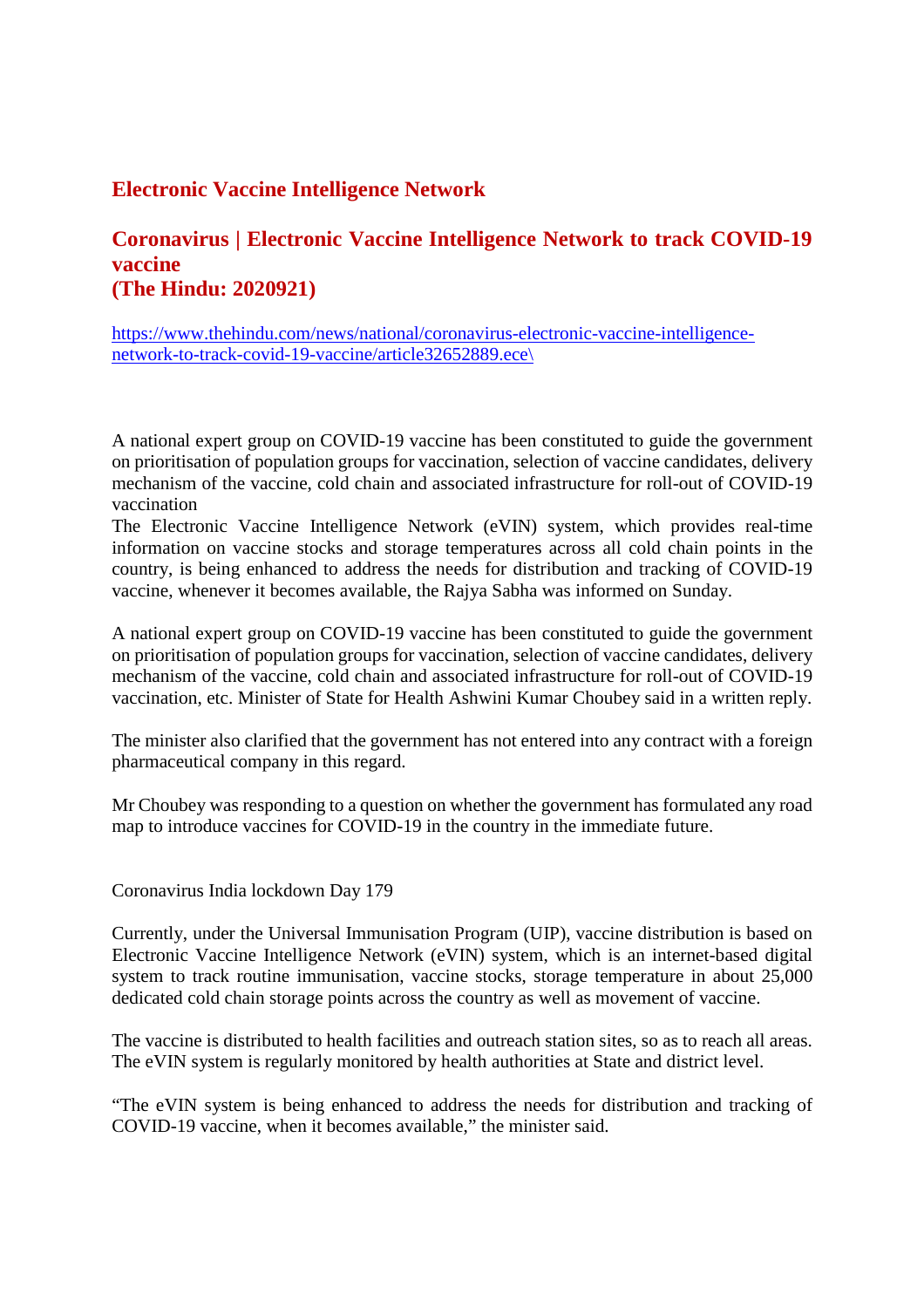Mr. Choubey said the Central Drugs Standard Control Organisation (CDSCO) has informed that it has granted test license permission for manufacture of COVID-19 vaccine for preclinical test, examination and analysis to the seven manufacturers in India.

Parliament proceedings updates | September 20, 2020

These are Serum Institute of India in Pune, Cadila Healthcare Ltd., Ahmedabad, Bharat Biotech International Ltd in Hyderabad, Biological E Ltd., Hyderabad, Reliance Life Sciences Pvt Ltd in Mumbai, Aurbindo Pharma Limited in Hyderabad and Gennova Biopharmaceuticals Limited, Pune.

Mr. Choubey said the phase-1 clinical trials have revealed excellent safety of the two candidate vaccines indigenously developed by Bharat Biotech in collaboration with the ICMR and Cadila Healthcare Ltd, and now their immunogenicity testing is in progress. Their phase-2 clinical trials are ongoing.

The Indian Council of Medical Research (ICMR) is facilitating studies related to COVID-19 vaccines. An inactivated whole virion candidate vaccine (BBV152) for SARS-CoV-2 has been developed by Bharat Biotech International Ltd using the virus isolate provided by ICMR-National Institute of Virology (NIV), Pune.

"Phase-1 clinical trials along with parallel studies in hamsters and rhesus macaques have been completed and have revealed excellent safety of the candidate vaccine. Immunogenicity testing is in progress. Phase II clinical trials are ongoing," Mr Choubey said.

A DNA vaccine has been developed by Cadila Healthcare Ltd. Pre-clincial toxicity studies were conducted on small animals: mice, rats, rabbits and guinea pigs.

"The vaccine has been found to be safe and immunogenic. Cadila has partnered with ICMR for conduct of parallel pre-clinical studies in rhesus macaques. Phase-1 clinical trials have been completed. The trial has revealed excellent safety of the candidate vaccine. Immunogenicity testing is in progress. Phase II clinical trials are ongoing," he said.

The Serum Institute of India (SII) and ICMR have partnered for clinical development of two global vaccine candidates -- ChAdOx1-S, which is a non- replicating viral vector vaccine developed by University of Oxford/AstraZeneca. This vaccine is undergoing phase-3 clinical trials in Brazil.

Phase-2 and 3 bridging studies have been initiated by the ICMR at 14 clinical trial sites, the minister said.

The ICMR and SII have also partnered for clinical development of a glycoprotein subunit nanoparticle adjuvanted vaccine developed by Novavax from the US. The trial will be initiated in second half of October after the vaccine is manufactured by SII.

The trial is led by ICMR-National AIDS Research Institute (NARI), Pune. Department of Biotechnology (DBT)/Department of Science and Technology (DST) are also supporting more than 30 vaccine candidates which are in different stages of development, Mr. Choubey said.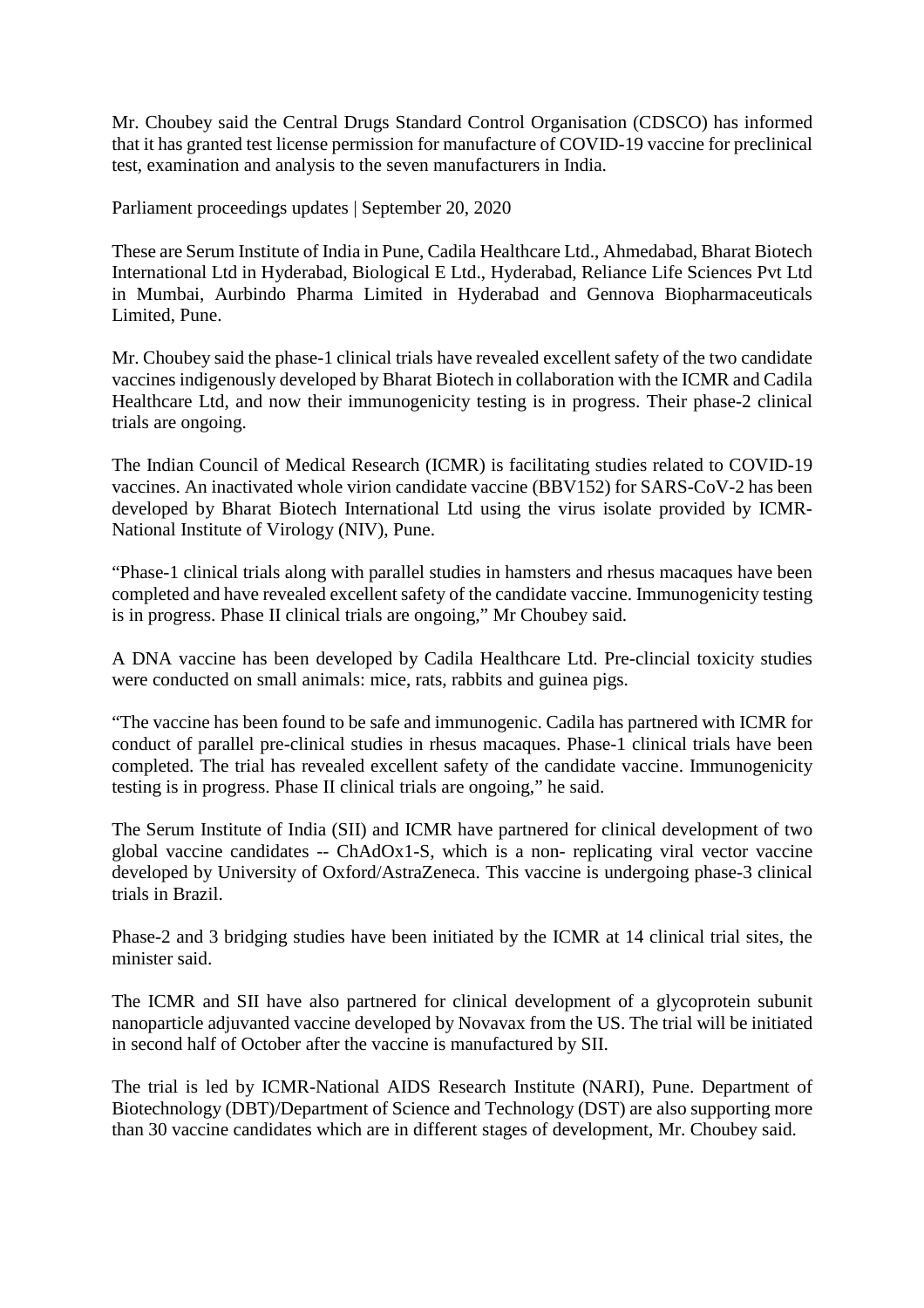#### **COVID-19 vaccine**

#### **Coronaviirus | Electronic Vaccine Intelligence Network to track COVID-19 vaccine (The Hindu: 2020921)**

https://www.thehindu.com/news/national/coronavirus-electronic-vaccine-intelligencenetwork-to-track-covid-19-vaccine/article32652889.ece

A national expert group on COVID-19 vaccine has been constituted to guide the government on prioritisation of population groups for vaccination, selection of vaccine candidates, delivery mechanism of the vaccine, cold chain and associated infrastructure for roll-out of COVID-19 vaccination

The Electronic Vaccine Intelligence Network (eVIN) system, which provides real-time information on vaccine stocks and storage temperatures across all cold chain points in the country, is being enhanced to address the needs for distribution and tracking of COVID-19 vaccine, whenever it becomes available, the Rajya Sabha was informed on Sunday.

A national expert group on COVID-19 vaccine has been constituted to guide the government on prioritisation of population groups for vaccination, selection of vaccine candidates, delivery mechanism of the vaccine, cold chain and associated infrastructure for roll-out of COVID-19 vaccination, etc. Minister of State for Health Ashwini Kumar Choubey said in a written reply.

The minister also clarified that the government has not entered into any contract with a foreign pharmaceutical company in this regard.

Mr Choubey was responding to a question on whether the government has formulated any road map to introduce vaccines for COVID-19 in the country in the immediate future.

Coronavirus India lockdown Day 179

Currently, under the Universal Immunisation Program (UIP), vaccine distribution is based on Electronic Vaccine Intelligence Network (eVIN) system, which is an internet-based digital system to track routine immunisation, vaccine stocks, storage temperature in about 25,000 dedicated cold chain storage points across the country as well as movement of vaccine.

The vaccine is distributed to health facilities and outreach station sites, so as to reach all areas. The eVIN system is regularly monitored by health authorities at State and district level.

"The eVIN system is being enhanced to address the needs for distribution and tracking of COVID-19 vaccine, when it becomes available," the minister said.

Mr. Choubey said the Central Drugs Standard Control Organisation (CDSCO) has informed that it has granted test license permission for manufacture of COVID-19 vaccine for preclinical test, examination and analysis to the seven manufacturers in India.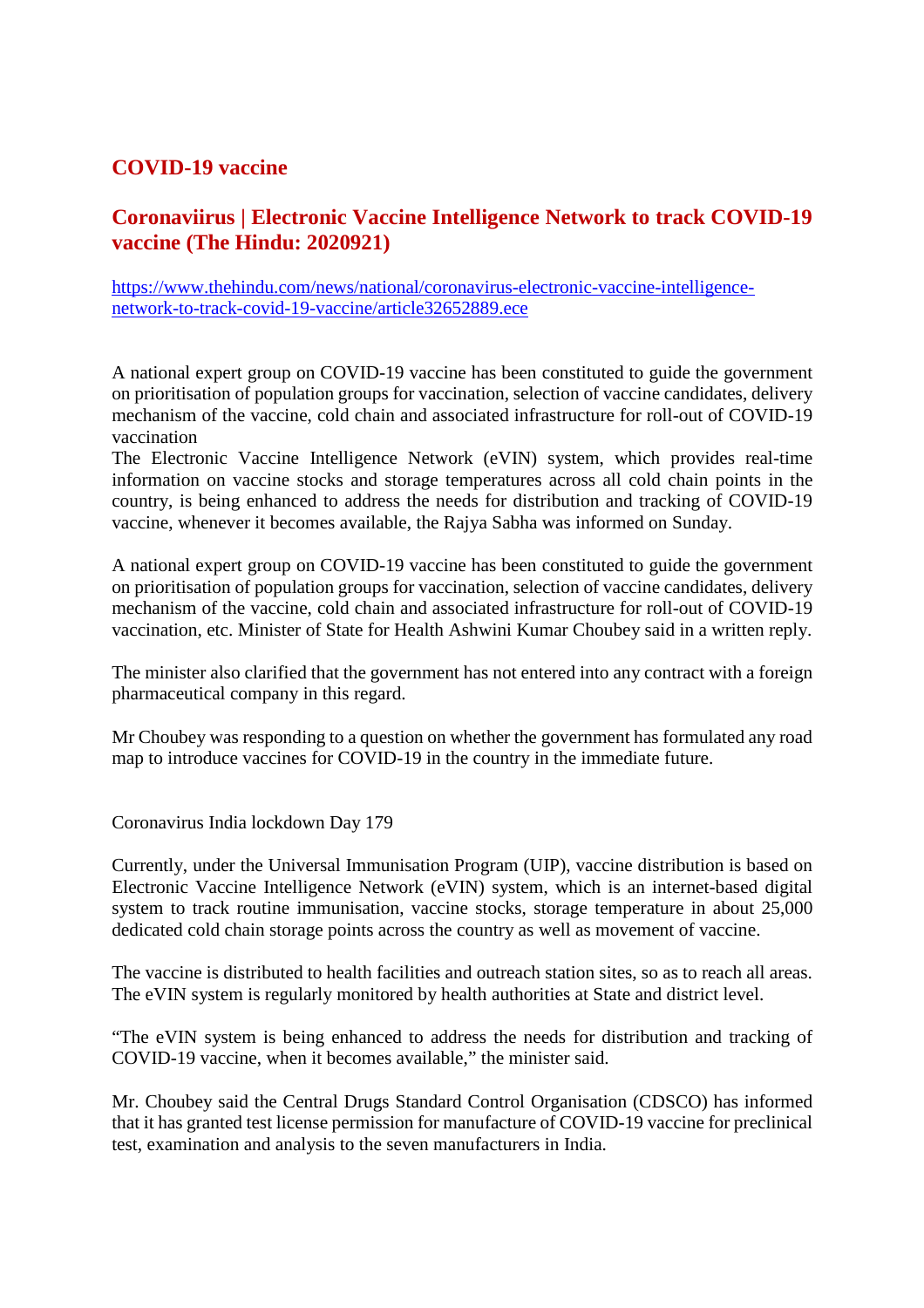Parliament proceedings updates | September 20, 2020

These are Serum Institute of India in Pune, Cadila Healthcare Ltd., Ahmedabad, Bharat Biotech International Ltd in Hyderabad, Biological E Ltd., Hyderabad, Reliance Life Sciences Pvt Ltd in Mumbai, Aurbindo Pharma Limited in Hyderabad and Gennova Biopharmaceuticals Limited, Pune.

Mr. Choubey said the phase-1 clinical trials have revealed excellent safety of the two candidate vaccines indigenously developed by Bharat Biotech in collaboration with the ICMR and Cadila Healthcare Ltd, and now their immunogenicity testing is in progress. Their phase-2 clinical trials are ongoing.

The Indian Council of Medical Research (ICMR) is facilitating studies related to COVID-19 vaccines. An inactivated whole virion candidate vaccine (BBV152) for SARS-CoV-2 has been developed by Bharat Biotech International Ltd using the virus isolate provided by ICMR-National Institute of Virology (NIV), Pune.

"Phase-1 clinical trials along with parallel studies in hamsters and rhesus macaques have been completed and have revealed excellent safety of the candidate vaccine. Immunogenicity testing is in progress. Phase II clinical trials are ongoing," Mr Choubey said.

A DNA vaccine has been developed by Cadila Healthcare Ltd. Pre-clincial toxicity studies were conducted on small animals: mice, rats, rabbits and guinea pigs.

"The vaccine has been found to be safe and immunogenic. Cadila has partnered with ICMR for conduct of parallel pre-clinical studies in rhesus macaques. Phase-1 clinical trials have been completed. The trial has revealed excellent safety of the candidate vaccine. Immunogenicity testing is in progress. Phase II clinical trials are ongoing," he said.

The Serum Institute of India (SII) and ICMR have partnered for clinical development of two global vaccine candidates -- ChAdOx1-S, which is a non- replicating viral vector vaccine developed by University of Oxford/AstraZeneca. This vaccine is undergoing phase-3 clinical trials in Brazil.

Phase-2 and 3 bridging studies have been initiated by the ICMR at 14 clinical trial sites, the minister said.

The ICMR and SII have also partnered for clinical development of a glycoprotein subunit nanoparticle adjuvanted vaccine developed by Novavax from the US. The trial will be initiated in second half of October after the vaccine is manufactured by SII.

The trial is led by ICMR-National AIDS Research Institute (NARI), Pune. Department of Biotechnology (DBT)/Department of Science and Technology (DST) are also supporting more than 30 vaccine candidates which are in different stages of development, Mr. Choubey said.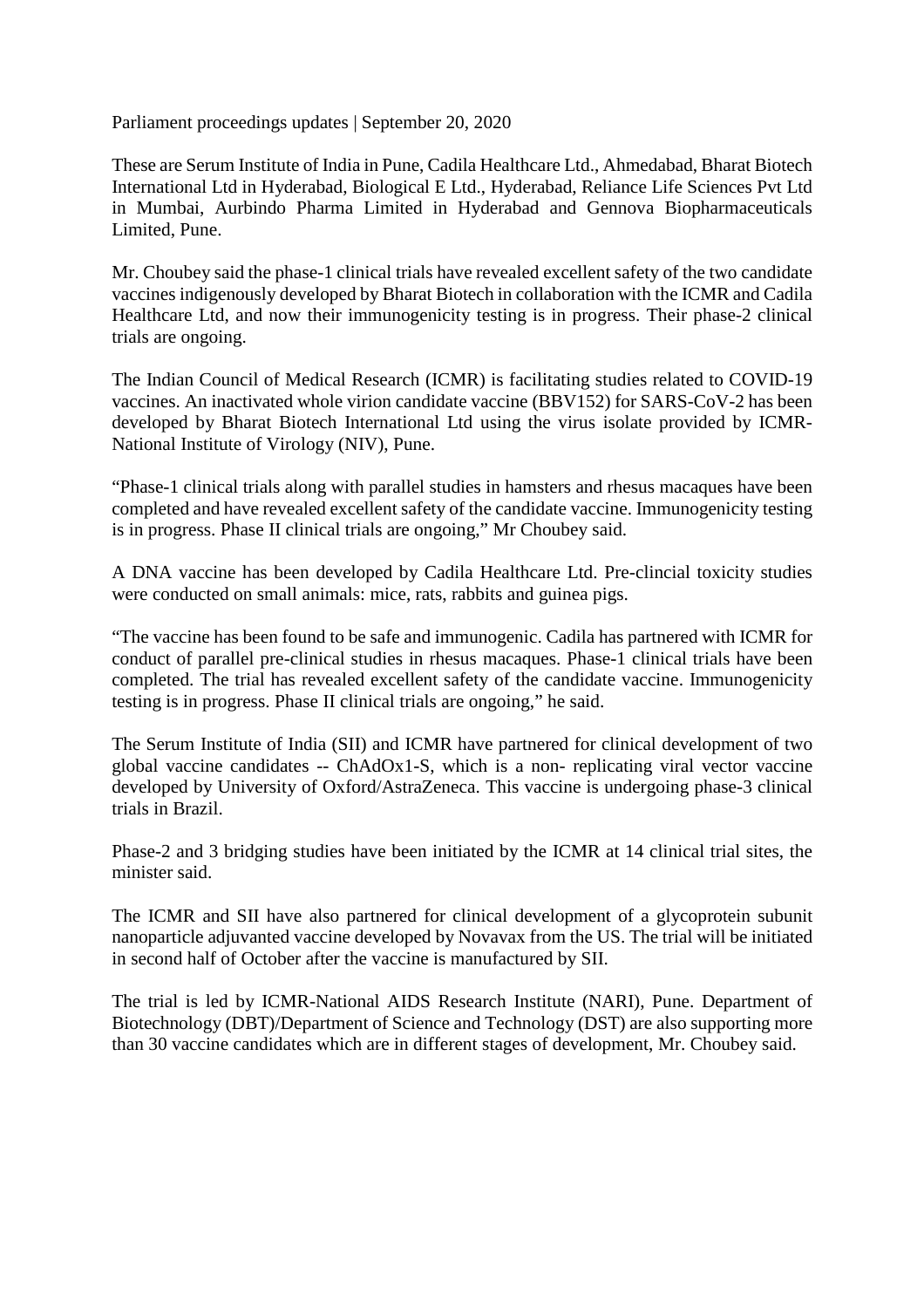#### **Plasma banks in country**

#### **Coronavirus | No data on number of plasma banks in country, government tells Rajya Sabha**

#### **(The Hindu: 2020921)**

https://www.thehindu.com/news/national/parliament-proceedings-no-data-on-number-ofplasma-banks-in-country-ashwini-choubey-tells-rajya-sabha/article32653981.ece

Plasma filled with neutralising antibodies when infused into active patients is expected to bring down mortality rate. File (Representational image)

Plasma filled with neutralising antibodies when infused into active patients is expected to bring down mortality rate. File (Representational image)

"There is no proposal under consideration of Ministry of Health to set up plasma banks for providing COVID-19 therapy," says Ashwini Choubey

Convalescent plasma therapy has not been recommended by the Ministry of Health as a mainstay of COVID-19 therapy and there is no proposal under consideration to set up plasma banks, the Rajya Sabha was informed.

Coronavirus | September 20 updates

In a written reply, Minister of State for Health Ashwini Choubey said States have taken initiative to establish such banks to provide plasma therapy to COVID-19 patients but no central database of such banks is maintained.

He was responding to a question on the total number of plasma banks running at present to provide plasma therapy to the Corona/COVID-19 patients in the country State-wise and if the government proposes to set up more plasma banks to cope with disease in the country.

Convalescent Plasma therapy has been included in the Clinical Management Protocol for COVID-19 as an investigational therapy for use in a defined subgroup of patients only, Mr. Choubey underlined.

Also read: Parliament proceedings | COVID-19 claimed lives of 32 Army, 3 IAF personnel

Use of this therapy may be considered in patients with moderate disease who are not improving by use of other mainstay therapies like oxygen supplementation, steroids, etc. under strict medical supervision.

"Convalescent plasma therapy has not been recommended by the Ministry of Health as a mainstay of therapy and there is no proposal under consideration of Ministry of Health to set up plasma banks for providing COVID-19 therapy.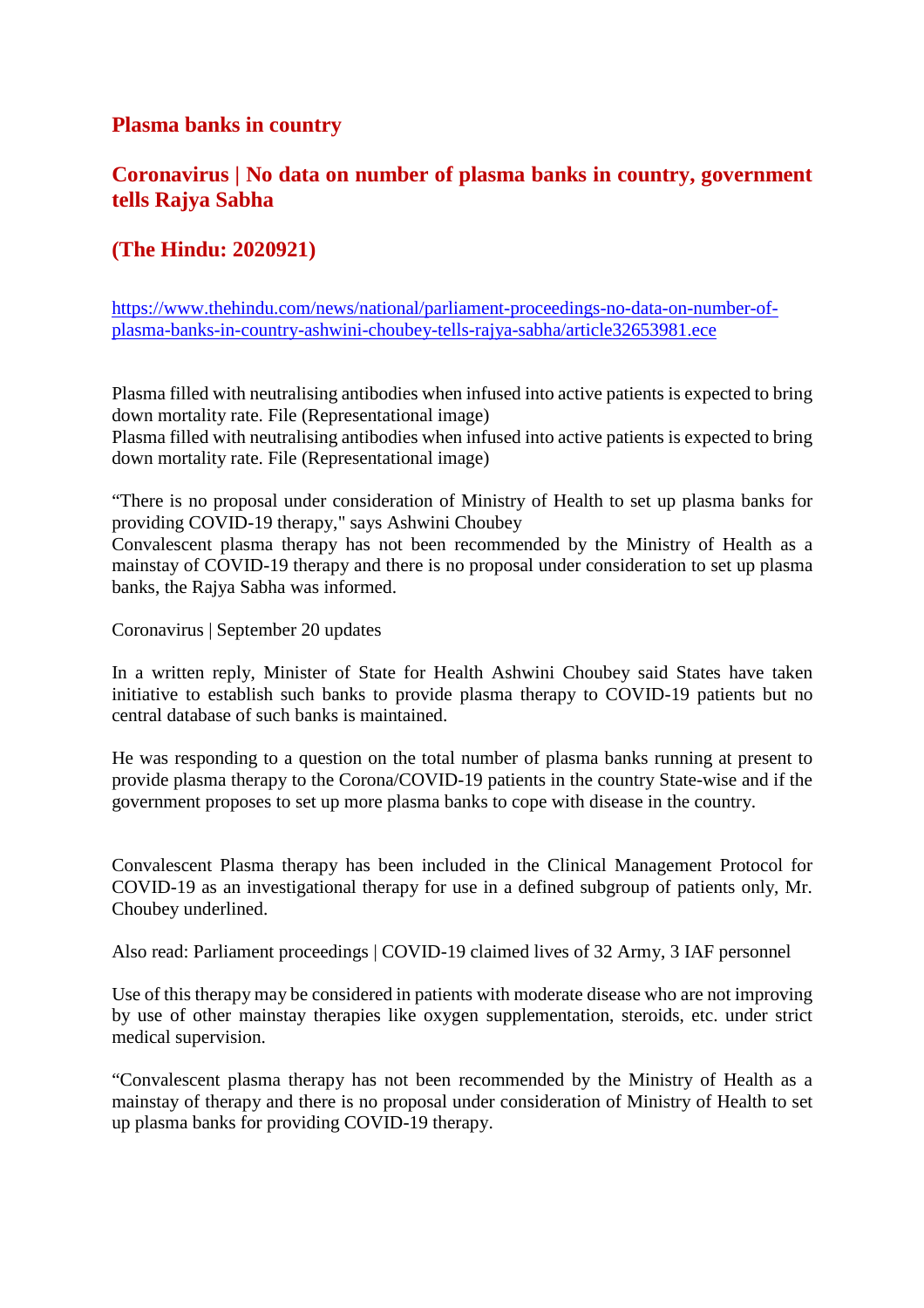"States, however, with a view to ensure availability of plasma, in case needed, have taken initiative to establish such banks in certain banks. No central database of such banks is maintained," he clarified.

#### **Immunological diseases**

#### **Researchers link hormones to lifetime risk for immunological diseases (New Kerala:2020921)**

https://www.newkerala.com/news/2020/167410.htm

Researchers from Michigan State University found that the differences in biological sex can dictate lifelong disease patterns. The new study links connections between specific hormones present before and after birth with immune response and lifelong immunological disease development.

Published in the most recent edition of the Proceedings of the National Academy of Sciences, the study answers questions about why females are at increased risk for common diseases that involve or target the immune system like asthma, allergies, migraines and irritable bowel syndrome (IBS).

The findings by Adam Moeser, Emily Mackey and Cynthia Jordan also open the door for new therapies and preventatives.

"This research shows that it's our perinatal hormones, not our adult sex hormones, that have a greater influence on our risk of developing mast cell-associated disorders throughout the lifespan," said Moeser, Matilda R. Wilson Endowed Chair, a professor in the Department of Large Animal Clinical Sciences and the study's principle investigator." A better understanding of how perinatal sex hormones shape lifelong mast cell activity could lead to sex-specific preventatives and therapies for mast cell-associated diseases," added Moeser.

Mast cells are white blood cells that play beneficial roles in the body. They orchestrate the first line of defence against infections and toxin exposure and play an important role in wound healing, according to the study, 'Perinatal Androgens Organize Sex Differences in Mast Cells and Attenuate Anaphylaxis Severity into Adulthood.'

However, when mast cells become overreactive, they can initiate chronic inflammatory diseases and in certain cases, death. Moeser's prior research linked psychological stress to a specific mast cell receptor and overreactive immune responses.

Moeser also previously discovered sex differences in mast cells. Female mast cells store and release more inflammatory substances like proteases, histamine and serotonin, compared with males.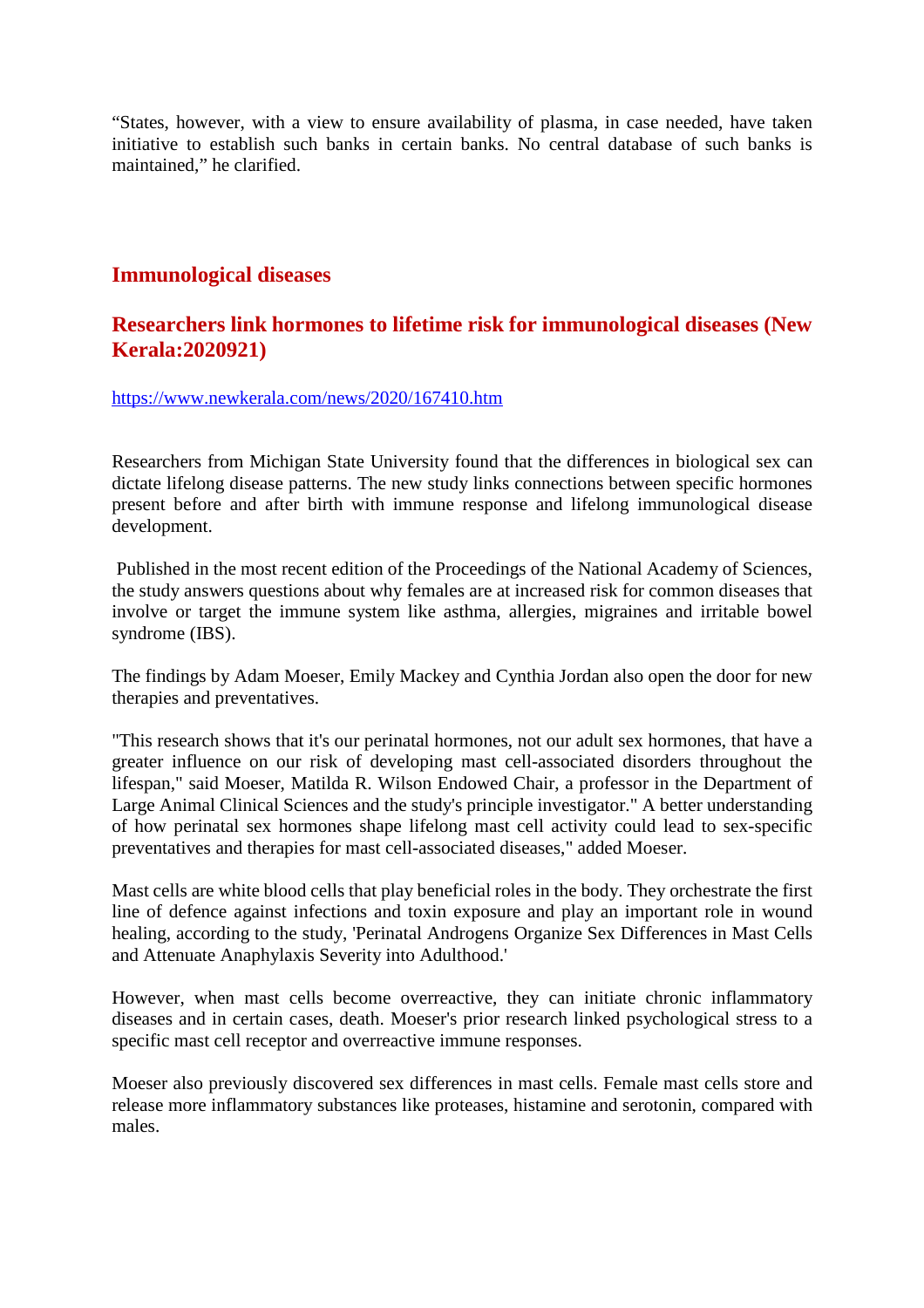Thus, female mast cells are more likely than male mast cells to kick-start aggressive immune responses. While this may offer females the upper hand in surviving infections, it also can put females at higher risk for inflammatory and autoimmune diseases.

"IBS is an example of this. While approximately 25 per cent of the US population is affected by IBS, women are up to four times more likely to develop this disease than men," said Mackey, whose doctoral research is part of this new publication.

Moeser, Mackey and Jordan's latest research explains why these sex-biased disease patterns are observed in both adults and prepubertal children. They found that lower levels of serum histamine and less-severe anaphylactic responses occur in males because of their naturally higher levels of perinatal androgens, which are specific sex hormones present shortly before and after birth.

"Mast cells are created from stem cells in our bone marrow. High levels of perinatal androgens program the mast cell stem cells to house and release lower levels of inflammatory substances, resulting in a significantly reduced severity of anaphylactic responses in male newborns and adults," Moeser said.

"We then confirmed that the androgens played a role by studying males who lack functional androgen receptors," said Jordan, professor of Neuroscience and an expert in the biology of sex differences.While high perinatal androgen levels are specific to males, the researchers found that while in utero, females exposed to male levels of perinatal androgens develop mast cells that behave more like those of males."For these females, exposure to the perinatal androgens reduced their histamine levels and they also exhibited less-severe anaphylactic responses as adults," said Mackey, who is currently a veterinary medical student at North Carolina State University.

In addition to paving the way for improved and potentially novel therapies for sex-biased immunological and other diseases, future research-based will help researchers understand how physiological and environmental factors that occur early in life can shape lifetime disease risk, particularly mast cell-mediated disease patterns.

"While biological sex and adult sex hormones are known to have a major influence on immunological diseases between the sexes, we're learning that the hormones that we are exposed to in utero may play a larger role in determining sex differences in mast cell-associated disease risk, both as adults and as children," Moeser said.

#### **Blood pressure**

#### **Study reveals mindfulness with paced breathing reduces blood pressure (New Kerala: 2020921)**

https://www.newkerala.com/news/2020/167402.htm

: In a recent study, a team of researchers explored the possibility of whether mindfulness with paced breathing reduces blood pressure.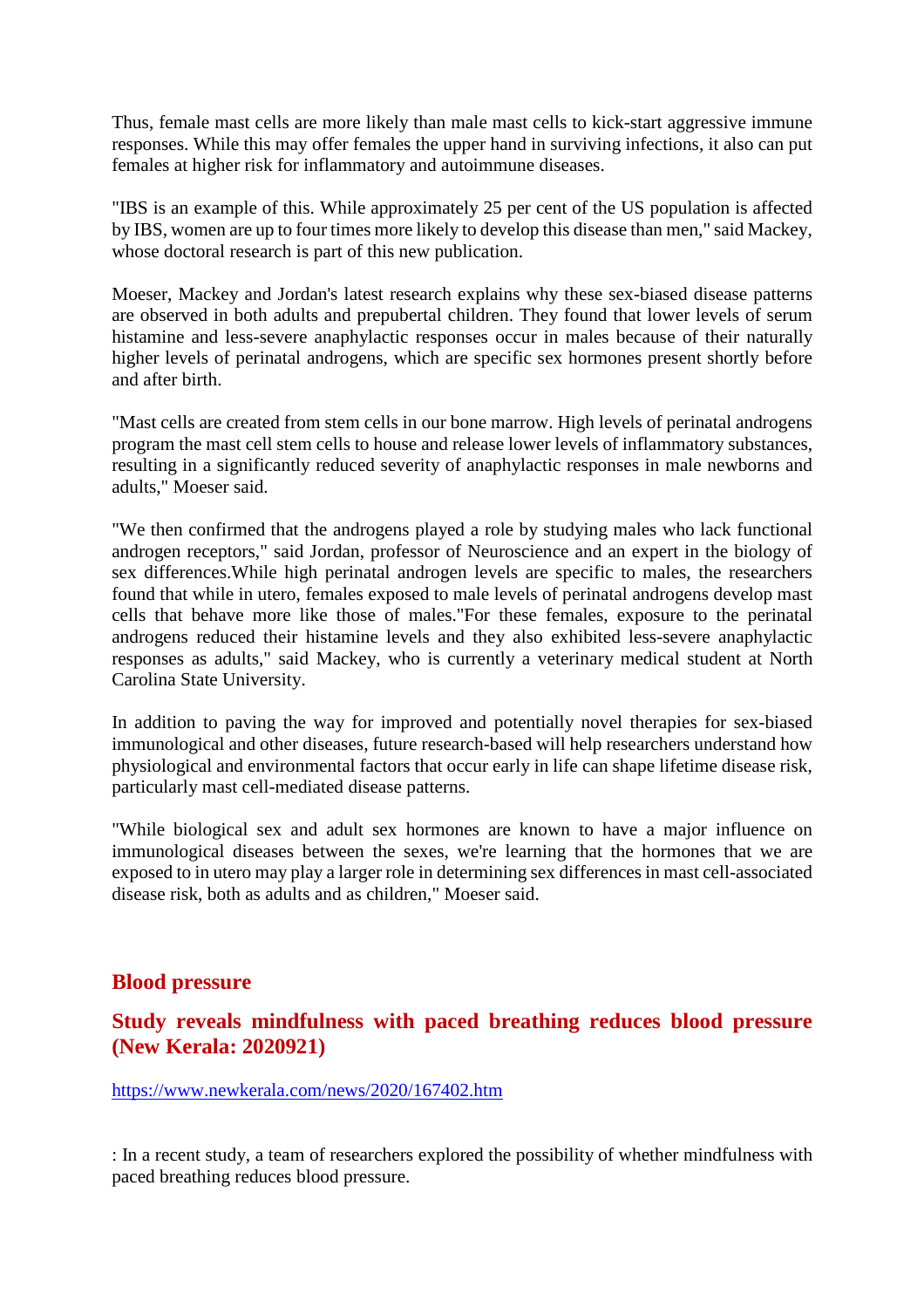According to the American Stroke Association (ASA) and the American Heart Association (AHA), more than 100 million Americans have high blood pressure. Elevated blood pressure is a major avoidable cause of premature morbidity and mortality in the United States and worldwide due primarily to increased risks of stroke and heart attacks.

Elevated blood pressure is the most important major and modifiable risk factor to reduce stroke. In fact, small but sustained reductions in blood pressure reduce the risks of stroke and heart attacks. Therapeutic lifestyle changes in weight loss and salt reduction, as well as adjunctive drug therapies, are beneficial to treat and prevent high blood pressure.

Mindfulness is increasingly practised as a technique to reduce stress through mind and body interactions. In some instances, mindfulness includes paced breathing defined as deep and diaphragmatic with slow rates typically about five to seven per minute compared with the usual rate of 12 to 14. Researchers from Florida Atlantic University's Schmidt College of Medicine and collaborators have published a paper in the journal Medical Hypotheses, exploring the possibility that mindfulness with paced breathing reduces blood pressure."One of the most plausible mechanisms is that paced breathing stimulates the vagus nerve and parasympathetic nervous system, which reduce stress chemicals in the brain and increase vascular relaxation that may lead to lowering of blood pressure," said Suzanne LeBlang, M.D., a neuroradiologist, second and corresponding author, and an affiliate associate professor in FAU's Schmidt College of Medicine.

The researchers believe the hypothesis they have formulated that mindfulness with paced breathing reduces blood pressure should be tested. To do so, FAU's Schmidt College of Medicine co-authors are already collaborating with their co-authors from the Marcus Neuroscience Institute, Boca Raton Regional Hospital/ Baptist Health South; and the University of Wisconsin School of Medicine and Public Health on an investigator-initiated research grant proposal to the National Institutes of Health.

The initial pilot trial would include obtaining informed consent from willing and eligible subjects and assigning them at random to mindfulness either with or without paced breathing and examining whether there are sustained effects on lowering blood pressure.

"This pilot randomized trial might lead to further randomized trials of intermediate markers such as inhibition of progression of carotid intimal thickening or coronary artery atherosclerosis, and subsequently, a large scale trial to reduce stroke and heart attacks," said Charles H. Hennekens, M.D., Dr.PH, senior author, first Sir Richard Doll Professor and senior academic advisor in FAU's Schmidt College of Medicine."Achieving sustained reductions in blood pressure of 4 to 5 millimetres of mercury decreases the risk of stroke by 42 per cent and heart attacks by about 17 per cent; so positive findings would have important clinical and policy implications," added Hennekens.

According to the ASA and AHA, cardiovascular disease (CVD), principally heart attacks and strokes, accounts for more than 800,000 deaths or 40 per cent of total mortality in the U.S. each year and more than 17 million deaths worldwide. In the U.S., CVD is projected to remain the single leading cause of mortality and is rapidly becoming so worldwide. Stroke alone ranks fifth in all-cause mortality in the U.S., killing nearly 133,000 people annually as well as more than 11 percent of the population worldwide.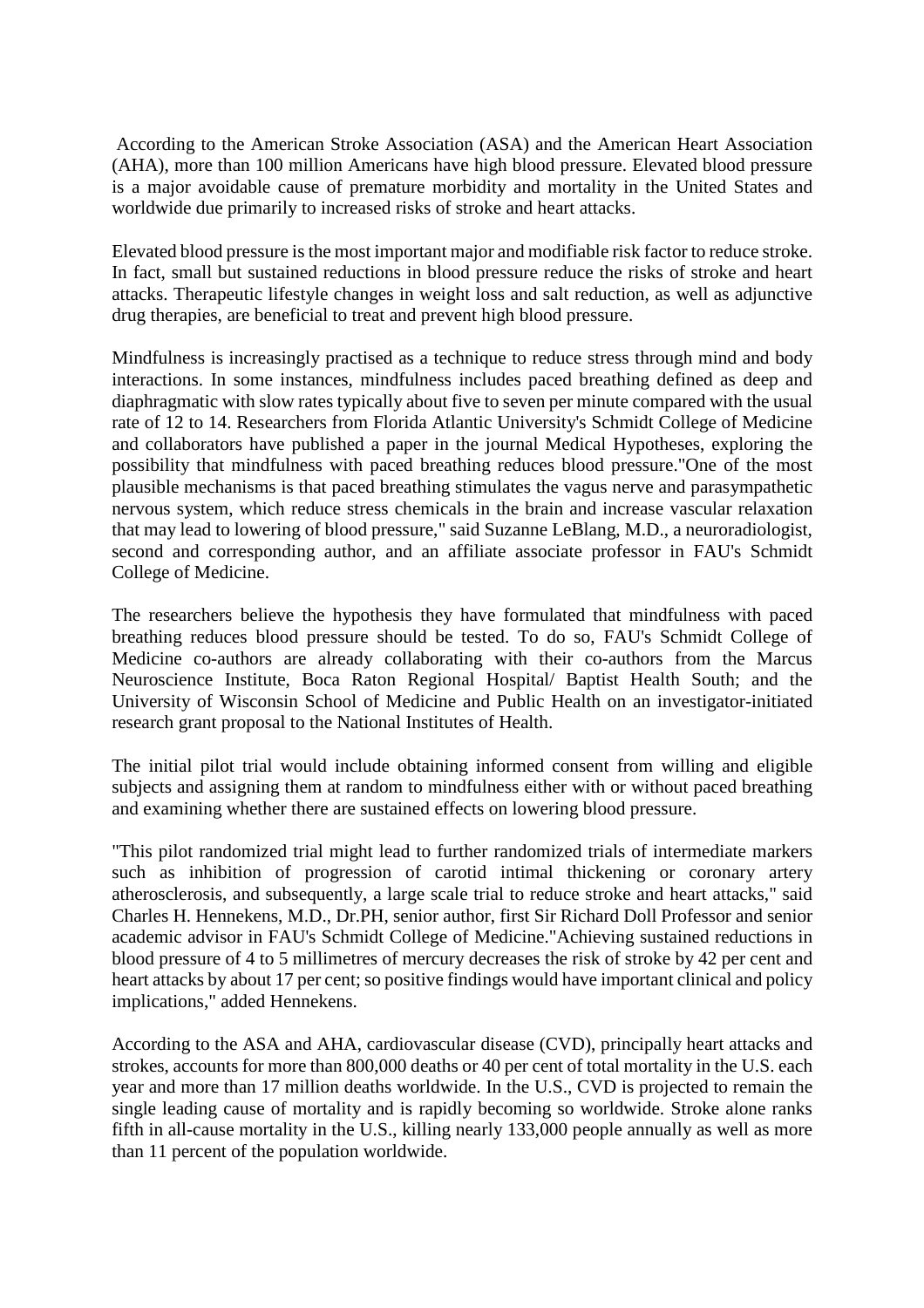"Now more than ever, Americans and people all over the world are under increased stress, which may adversely affect their health and well-being. We know that mindfulness decreases stress and I am cautiously optimistic that mindfulness with paced breathing will produce a sustained lowering of blood pressure," said Barbara Schmidt, co-author, teacher, researcher, philanthropist, bestselling author of "The Practice," as well as an adjunct instructor at FAU's Schmidt College of Medicine.

#### **Vitamin D**

#### **Study finds vitamin D levels in blood can predict future health risks, death (New Kerala: 2020921)**

#### https://www.newkerala.com/news/2020/167378.htm

In ageing men, free, circulating vitamin D levels in the blood can help in understanding and predicting the future health risks--suggest the findings of a recent study. The study also suggests the free, precursor form of vitamin D found circulating in the bloodstream is a more accurate predictor of future health and disease risk, than the often measured total vitamin D.

Since vitamin D deficiency is associated with multiple serious health conditions as we get older, this study suggests that further investigation into vitamin D levels and their link to poor health may be a promising area for further research.

Vitamin D deficiency is common in Europe, especially in elderly people. It has been associated with a higher risk for developing many ageing-related diseases, such as cardiovascular disease, cancer and osteoporosis.However, there are several forms, or metabolites, of vitamin D in the body but it is the total amount of these metabolites that are most often used to assess the vitamin D status of people.

The prohormone, 25-dihydroxyvitamin D is converted to 1,25-dihydroxyvitamin D, which is considered the active form of vitamin D in our body. More than 99 per cent of all vitamin D metabolites in our blood is bound to proteins, so only a very small fraction is free to be biologically active. Therefore, the free, active forms may be a better predictor of current and future health.

Dr Leen Antonio from University Hospitals Leuven in Belgium and a team of colleagues investigated whether the free metabolites of vitamin D were better health predictors, using data from the European Male Ageing Study, which was collected from 1,970 community-dwelling men, aged 40-79, between 2003 and 2005. The levels of total and free metabolites of vitamin D were compared with their current health status, adjusting for potentially confounding factors, including age, body mass index, smoking and self-reported health. The total levels of both free and bound vitamin D metabolites were associated with a higher risk of death.

However, only free 25-hydroxyvitamin D was predictive of future health problems and not free 1,25-dihydroxyvitamin D.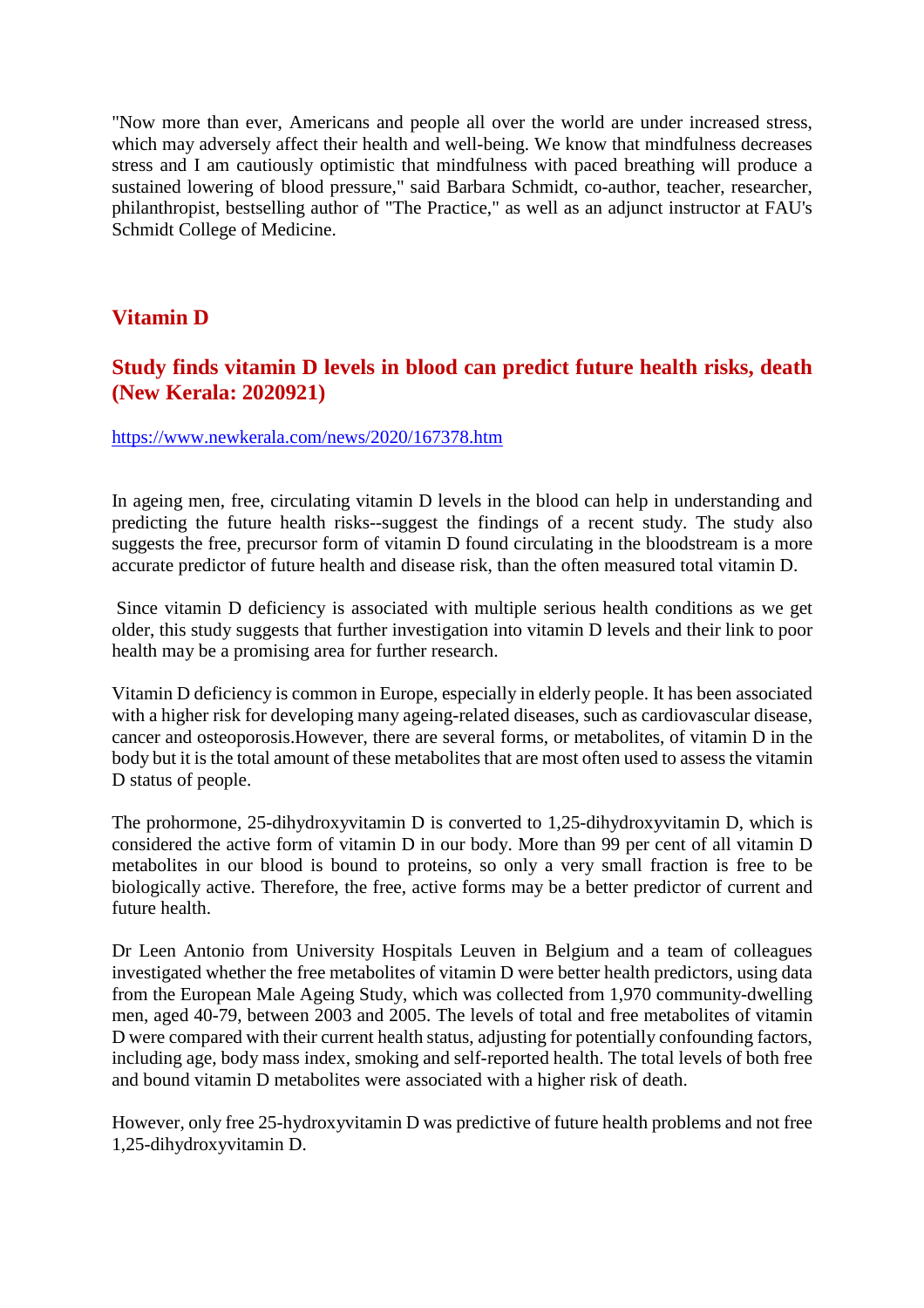Dr Antonio explains, "These data further confirm that vitamin D deficiency is associated with a negative impact on general health and can be predictive of a higher risk of death."

As this is an observational study, the causal relationships and underlying mechanisms remain undetermined. It was also not possible to obtain specific information about the causes of death of the men in the study, which may be a confounding factor.

"Most studies focus on the association between total 25-hydroxyvitamin D levels and agerelated disease and mortality. As 1,25-dihydroxyvitamin D is the active form of vitamin D in our body, it was possible it could have been a stronger predictor for disease and mortality. It has also been debated if the total or free vitamin D levels should be measured. Our data now suggest that both total and free 25-hydroxyvitamin D levels are the better measures of future health risk in men," says Dr Antonio.Dr Antonio and her team are currently finalising the statistical analysis and writing a manuscript on these findings.

#### **Mental health**

#### **Study finds gender harassment, institutional betrayal in high school take toll on mental health (New Kerala: 2020921)**

#### https://www.newkerala.com/news/2020/167290.htm

High school students who endure gender harassment in schools that don't respond well, enter college and adulthood with potential mental health challenges, according to a University of Oregon study.

The study, published last month in PLOS ONE, found that 97 per cent of women and 96 per cent of men from a pool of 535 undergraduate college students had endured at least one instance of gender harassment during high school.

Experiences of gender harassment, especially for those who encountered it repeatedly, were associated with clinically relevant levels of trauma-related symptoms in college.

"We found that the more gender harassment and institutional betrayal teens encounter in high school, the more mental, physical, and emotional challenges they experience in college," said lead author Monika N. Lind, a UO psychology doctoral student. "Our findings suggest that gender harassment and institutional betrayal may hurt young people, and educators and researchers should pay more attention to these issues."

The study, the three-member UO team noted, served to launch academic research into the responses of high schools to gender harassment, beyond media reports of institutional betrayal by schools since the #MeToo movement began.

Gender harassment, a type of sexual harassment, is characterized by sexist remarks, sexually crude or offensive behaviour, and the enforcement of traditional gender roles.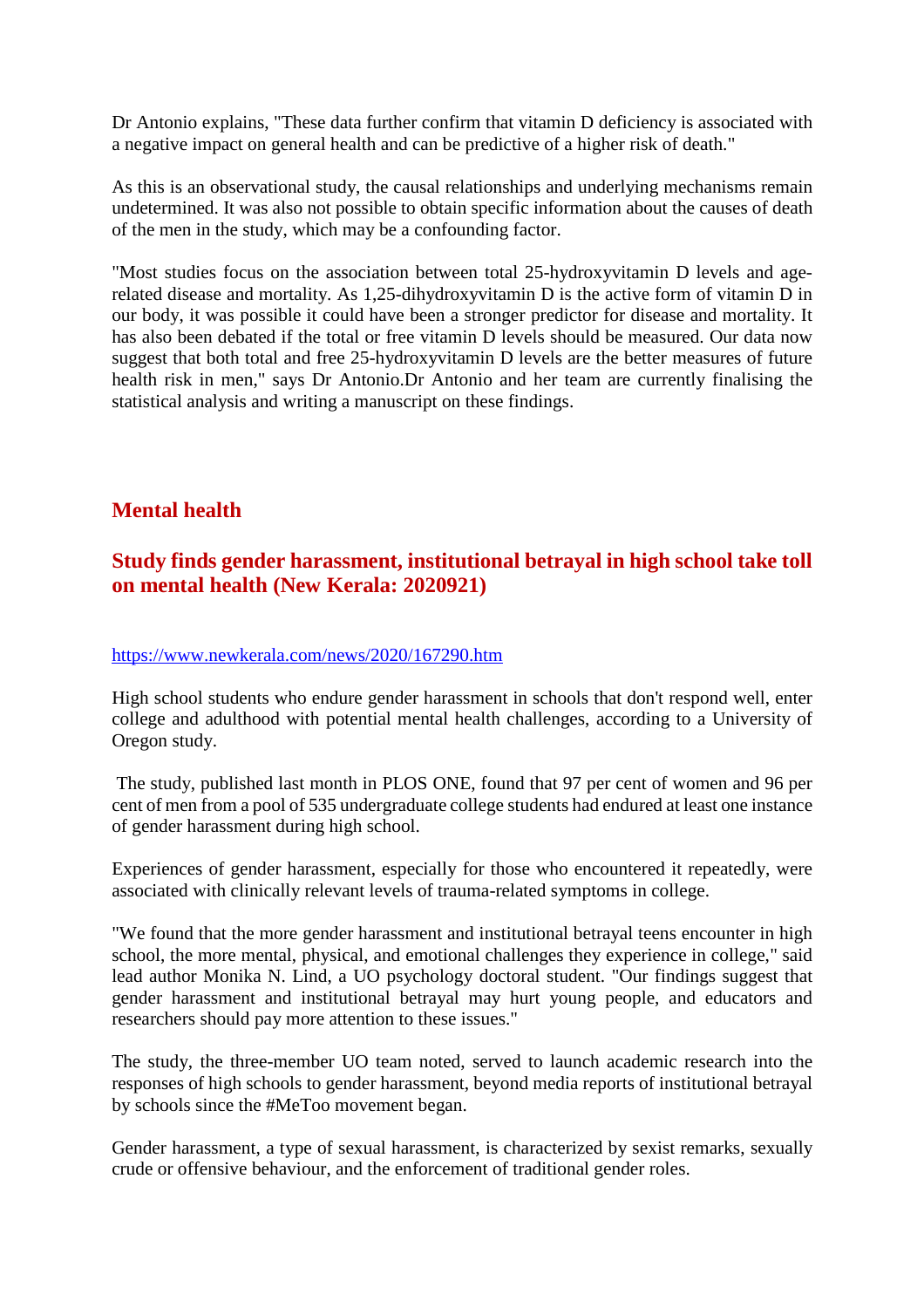Institutional betrayal, a label coined previously by the study's co-author UO psychologist Jennifer Freyd, is the failure of an institution, such as a school, to protect people who depend on it. A high school mishandling a case of gender harassment reported by a student is an example of institutional betrayal.

Participants -- 363 females, 168 males, three non-binary and one who did not report gender - initially were not aware of the study's focus.

They completed a 20-item gender harassment questionnaire about their high school experiences and a 12-item questionnaire about their schools' actions or inactions. Trauma symptoms were assessed with a 40-item checklist that explores common posttraumatic symptoms such as headaches, memory problems, anxiety attacks, nightmares, sexual problems and insomnia.

An analysis that considered gender, race, age, gender harassment, institutional betrayal, and the interaction of gender harassment and institutional betrayal significantly predicted traumarelated symptoms, but, Lind said, a subtle surprise emerged.

"We expected to find an interaction effect showing that the relationship between gender harassment and trauma-related symptoms depends on institutional betrayal, such that people who experience high gender harassment have different levels of symptoms depending on how much institutional betrayal they experience," she said. "Instead we found that gender harassment and institutional betrayal are independently related to trauma-related symptoms."

That issue, Lind said, needs to be further explored. It's possible, she said, that the pool of students wasn't large enough or that the measures used were not robust enough. Another factor may be that the study focused more on institutional betrayal than the impacts of institutional courage.

"This is like measuring mood and only letting respondents report negative to neutral mood - you're missing a bunch of variability that might be captured if you extended the scale to go from negative to positive," she said. "Expanding the scale to capture institutional courage might increase the likelihood of identifying a meaningful interaction."

How schools might respond to the issues identified in the study should begin with listening to students, Lind said. Asking about problems and listening to responses is an example of institutional courage. Interventions that do not do so often fail.

"Schools should engage in self-study, including interviews, focus groups, and anonymous surveys of students, and they should take students' reports and suggestions seriously," Lind said. "When you're trying to intervene in adolescence, you'll do better if you demonstrate respect for teens' autonomy and social status."

Researchers have not focused on such issues in high schools, where students are emerging into early adulthood from the physical, neurological and psychological changes occurring in adolescence, said Freyd, a pioneer in academic research on issues of sexual harassment, institutional betrayal, and institutional courage.

"Until now, all of the education-focused institutional betrayal research has considered the experiences of undergraduate and graduate-level college students, as well as those of faculty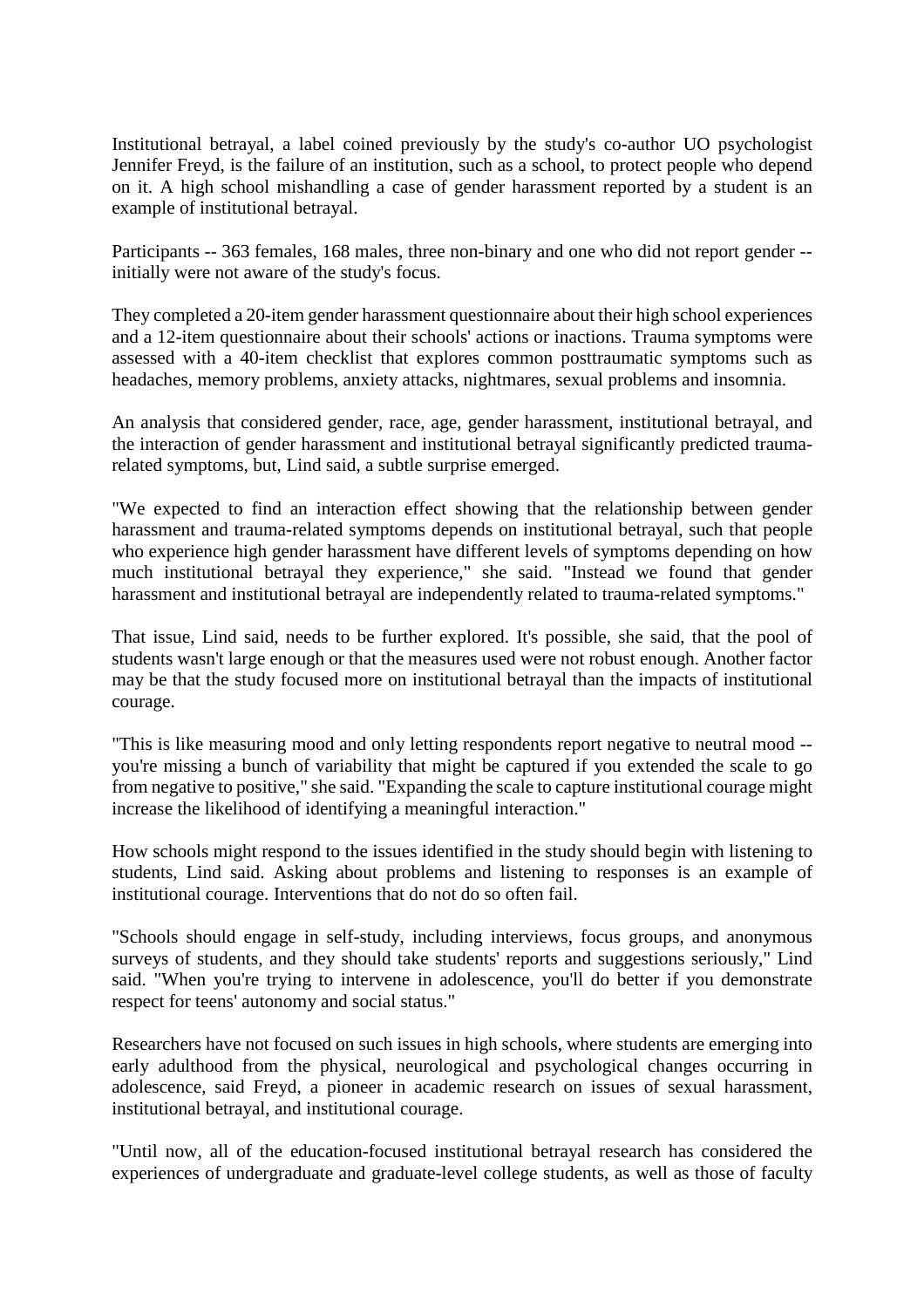members," she said. "There also has been work on these issues in the military and workplaces, but we don't know a lot about gender harassment or institutional betrayal in adolescence."

#### **Cancer treatments**

#### **Certain cancer treatments up death risk from Covid-19: Study(New Kerala:2020921)**

https://www.newkerala.com/news/2020/167088.htm

A team of US researchers has found that certain treatments for cancer may increase the chance of death if they contract Covid-19.

The study by the researchers at the University of Cincinnati, presented at the European Society for Medical Oncology Virtual Congress 2020, shed light on ways standard anti-cancer treatments may impact outcomes for patients with both cancer and the coronavirus.

"Patients with cancer are susceptible to infection from Covid-19 and subsequent complications.

"They experience higher rates of hospitalisation, up to 40 per cent, severe respiratory illness and death. Treatment for cancer, within four weeks of (the diagnosis of) Covid-19, was suggested to be associated with higher rates of complications, but less is known about treatment before or after that time frame," said Trisha Wise-Draper, associate professor of medicine in the Division of Hematology Oncology at the UC College of Medicine.

In a previous study from the Covid-19 and Cancer Consortium, with a smaller group of patients, the team found that several factors increased the chance of death including age, sex, history of smoking and other health conditions, including active cancer.

"However, recent cancer treatment was not associated with poor outcomes in the smaller cohort. Now, we're investigating the correlation between timing of anti-cancer treatment and Covid-19 related complications as well as death in 30 days of a larger number of patients - over 3,000," Wise-Draper said.

Of the 3,600 patients analyzed from 122 institutions across the country, the team found that 30-day mortality was highest among the cancer patients treated one to three months prior to Covid-19 diagnosis and was highest for those treated with a chemotherapy/immunotherapy combination.

"Death was especially high in those receiving anti-CD20 monoclonal antibodies, which are normally used to deplete abnormal B cells common for certain lymphomas, one to three months prior to Covid-19 infection -- a time period for which significant B-cell depletion develops," informed Wise-Draper.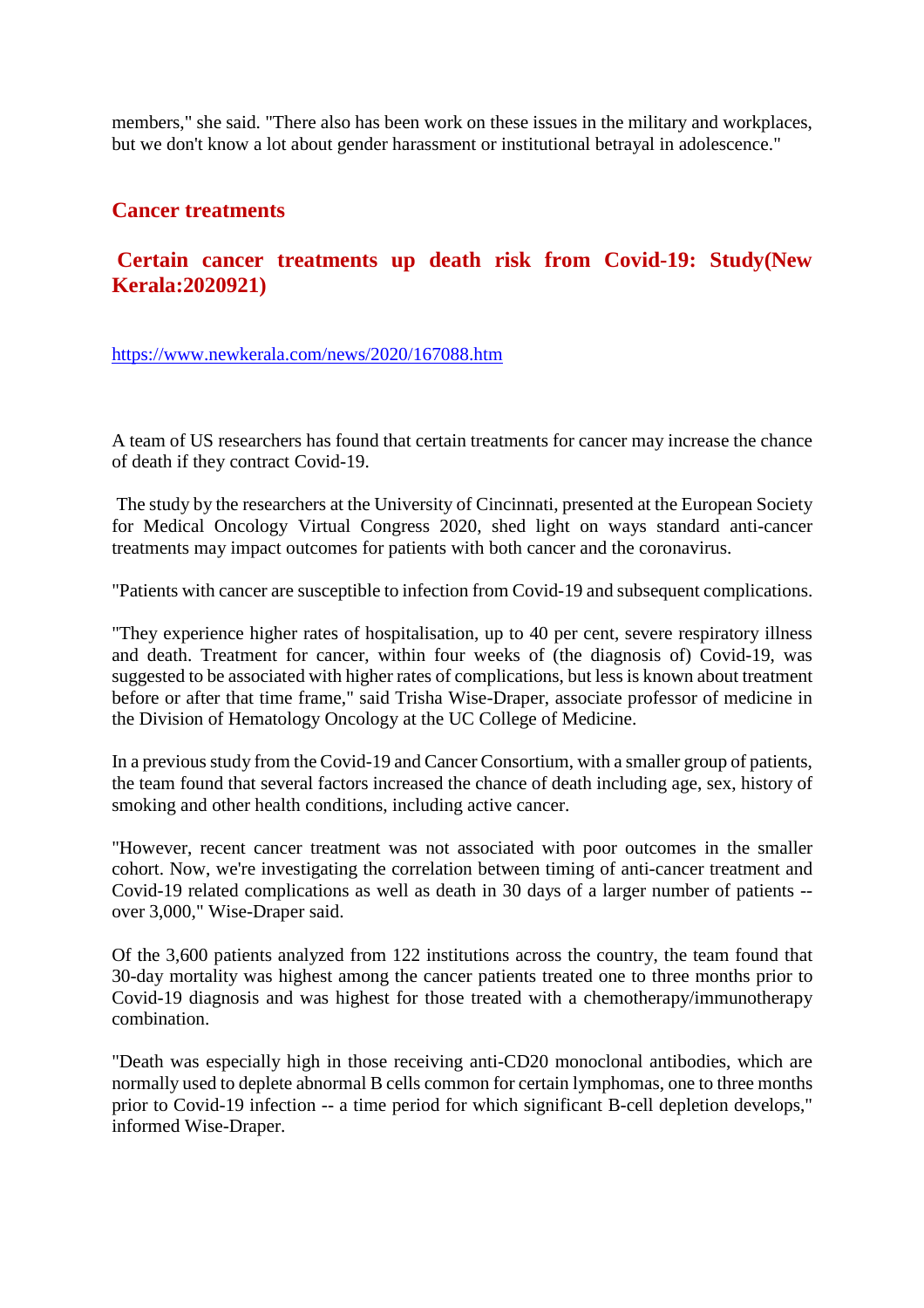Death was higher for those undergoing active cancer treatments, except for endocrine therapy, when compared to patients untreated within a year prior to Covid-19 diagnosis.

"Any way you slice it, this is not good news for patients who are fighting cancer," she said.

Targeted therapies, especially those causing immune cell depletion, used one to three months before (the diagnosis of) Covid-19, are associated with very high mortality, up to 50 per cent.

"Also, death from any condition or reason in patients with cancer is higher than the general population, including those who have been in remission and have not received treatment in the last year".

The authors said that more research is needed on this topic as they continue to investigate the effect of the pandemic on this group of patients.

#### **Mortality Rate (Hindustan: 2020921)**

https://epaper.livehindustan.com/imageview\_327751\_103926626\_4\_1\_21-09- 2020\_3\_i\_1\_sf.html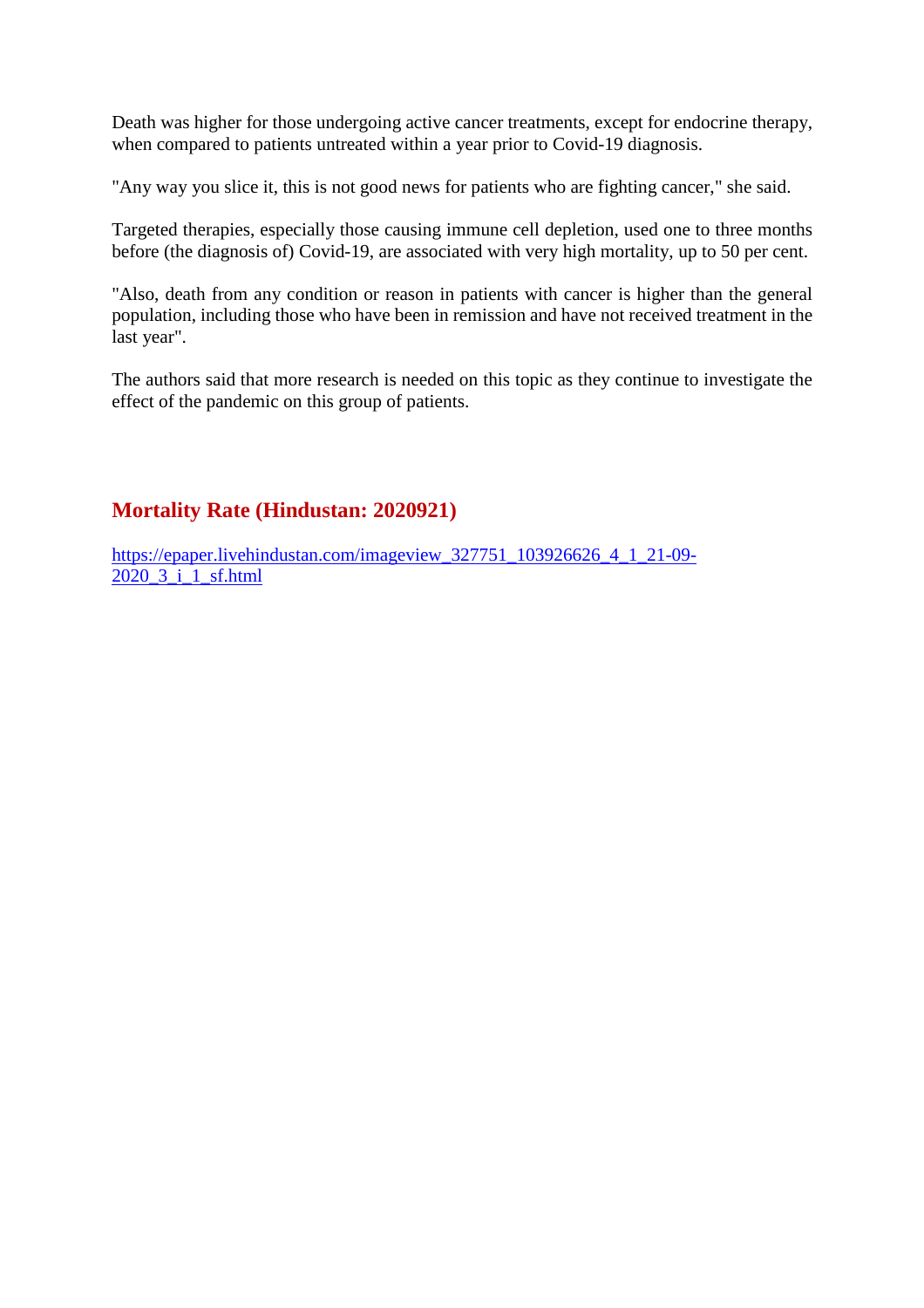# सात राज्यों में मृत्यु दर राष्ट्रीय औसत से ज्यादा

### नई दिल्ली | एजेंसी

भारत में दिल्ली समेत देश के सात राज्यों में कोरोना मरीजों की मृत्यु दर ऊंचे स्तर पर बनी हुई है, जिस कारण रोज हजार से ज्यादा मौतें सामने आ रही हैं। हालांकि, देश में कोविड मरीजों की मृत्यु दर (1.61) वैश्विक औसत दर (3.1) के करीब आधी है।

दिल्ली के अलावा तमिलनाडु, पश्चिम बंगाल, मध्य प्रदेश, पंजाब, महाराष्ट्र और गुजरात में मृत्यु दर ज्यादा है। दिल्ली में मृत्यु दर दो फीसदी के करीब है। पंजाब में मृत्यु दर सर्वाधिक 2.89 फीसदी, गुजरात और महाराष्ट्र में 2.71 फीसदी पर बनी हुई है।

तीन हफ्ते पहले भी यही स्थिति: बंगाल, महाराष्ट्र, मध्य प्रदेश, गुजरात, पंजाब और दिल्ली में 21 दिन पहले भी मृत्यु दर दो से तीन फीसदी के बीच थी। इन सभी राज्यों में मृत्यु दर कम हुई है, लेकिन अभी भी चिंताजनक है।

सितंबर में रोज हजार से ज्यादा **मौतें :** देश में सितंबर से एक भी दिन हजार से कम मौतें नहीं हुई हैं। इस माह करीब 22 हजार मौतें हुई हैं, जो देश

## सर्वाधिक मृत्यु दर वाले राज्य

| पंजाब        | 2.89% |
|--------------|-------|
| गुजरात       | 2.71% |
| महाराष्ट्र   | 2.71% |
| दिल्ली       | 2.03% |
| बंगाल        | 1.94% |
| मध्य प्रदेश  | 1.88% |
| तमिलनाडु     | 1.63% |
| राष्ट्रीय दर | 1.61% |

# ११ दिनों से ९० हजार केस

वेबसाइट वर्ल्डोमीटर के मुताबिक, भारत में नौ सितंबर के बाद लगातार (14 सितंबर को छोड़कर) रोज 90 हजार से ज्यादा मामले दर्ज किए जा रहे हैं। 16 सितंबर को सर्वाधिक ९७,८५९ केस सामने आए।

में हुई अब तक कुल मौतों का एक चौथाई है।

दिल्ली में ढाई लाख के करीब केस : दिल्ली में रविवार को 3800 नए केस मिले इसके साथ ही कुल संक्रमितों की संख्या 2.46 लाख से अधिक हो गई है।

▶ 25 लाख जांच पेज 02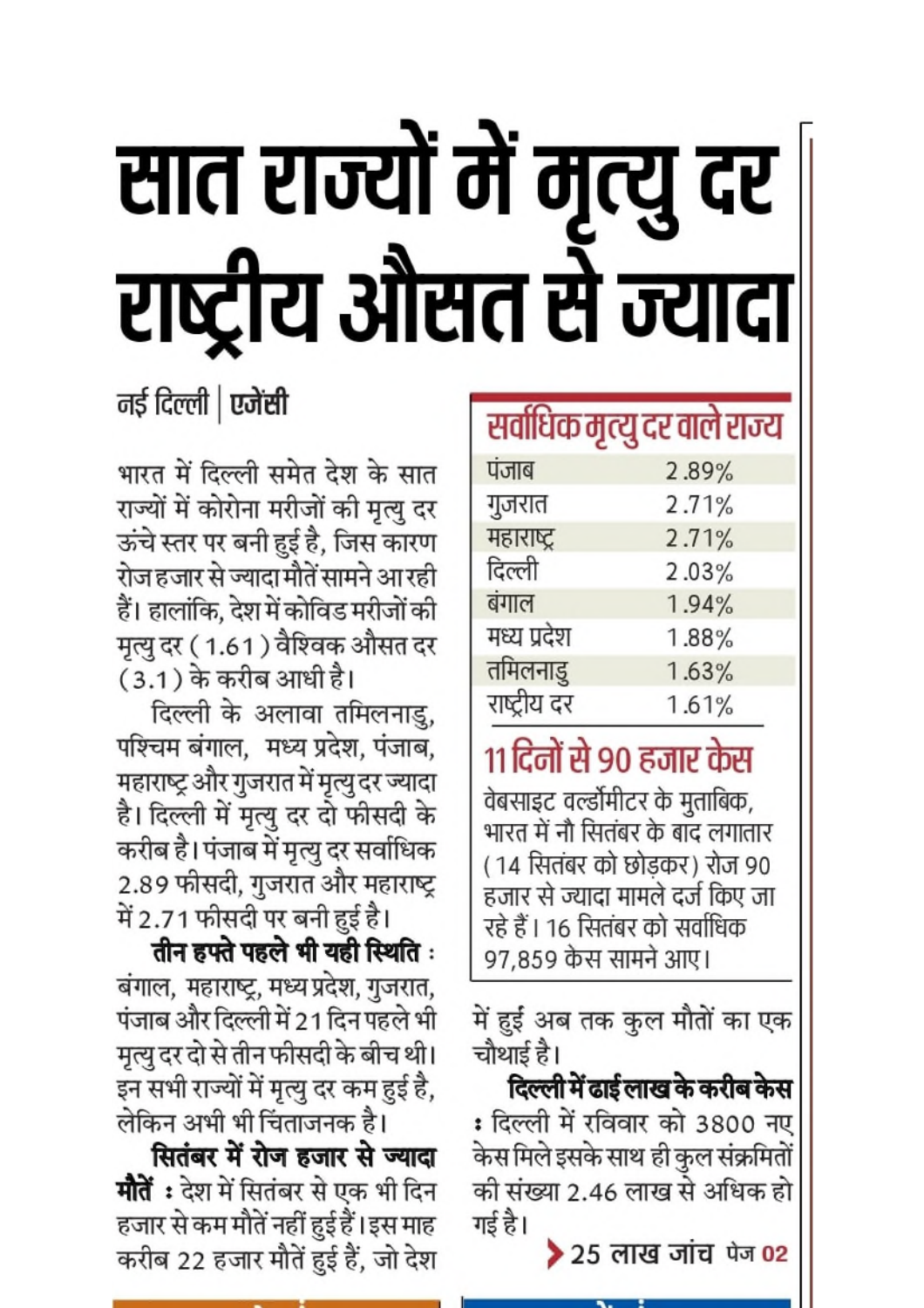#### **Coronavirus Testing (Hindustan: 2020921)**

https://epaper.livehindustan.com/imageview\_327752\_104181306\_4\_1\_21-09-2020\_4\_i\_1\_sf.html